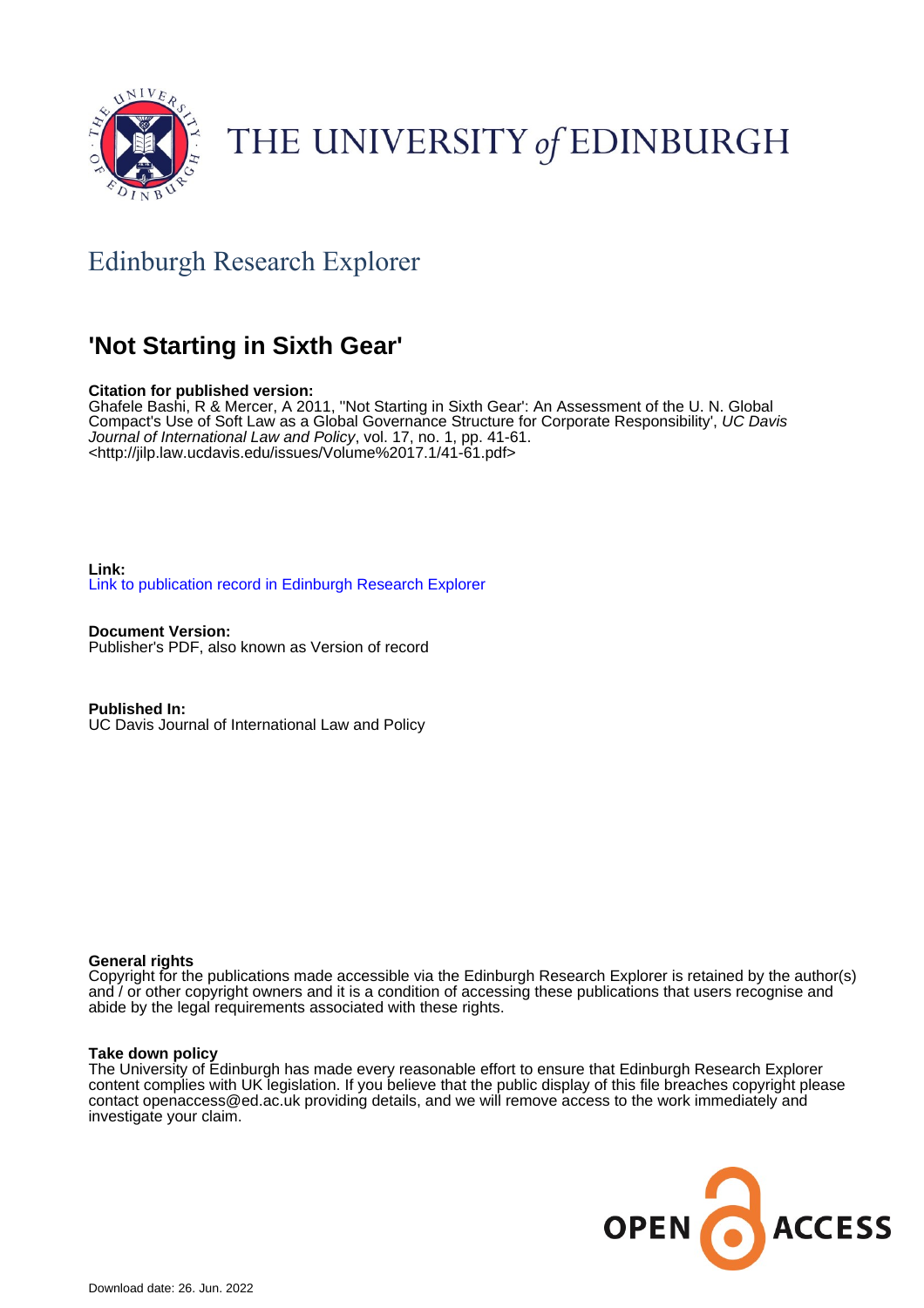# 'NOT STARTING IN SIXTH GEAR': AN ASSESSMENT OF THE U.N. GLOBAL COMPACT'S USE OF SOFT LAW AS A GLOBAL GOVERNANCE STRUCTURE FOR CORPORATE SOCIAL RESPONSIBILITY

### *By Roya Ghafele\* and Angus Mercer\*\**

#### ABSTRACT

 $\overline{a}$ 

*The practical difficulties with employing hard law at an international level have resulted in softer codes of conduct stepping in to fill the void. The United Nations Global Compact is amongst the most ambitious of these codes, created with a desire to engage businesses in corporate social responsibility (CSR) initiatives. Soft law regulatory instruments, such as voluntary standards and framework agreements, have been routinely criticized for the vagueness and subjectivity of the commitments they elicit from their participants. However, what appears to be lacking in the existing literature is a critical analysis of such commitments. Through examining the use of soft law by the Compact, we argue that although many question or even dismiss its non-binding approach, it provides an illustrative example of the benefits of soft law over harder forms of regulation. The use of soft law as a global governance structure should not be dismissed as a 'Plan B' in the event that harder law is not practical. Clear benefits exist in starting an international regulatory mechanism at the softer end of the 'legalization spectrum' before toughening up later on.* 

| INTRODUCTION: THE RISE OF THE MULTINATIONAL CORPORATION42  |  |
|------------------------------------------------------------|--|
| I. THE LEGALIZATION SPECTRUM: FROM SOFT LAW TO HARD LAW 44 |  |
|                                                            |  |

 <sup>\*</sup> Roya Ghafele holds a lectureship with the University of Oxford's Department of International Development, Queen Elizabeth House, 3 Mansfield Road, Oxford OX13TB. Email: roya.ghafele@qeh.ox.ac.uk

 <sup>\*\*</sup> Angus Mercer works for an international law firm in London. He received his Master's Degree in Global Governance and Diplomacy from the University of Oxford's Department of International Development, Queen Elizabeth House, 3 Mansfield Road, Oxford OX13TB. Email: angus.mercer@gmail.com

We would like to thank Kenneth Abbott and Duncan Snidal for their valuable comments on this article.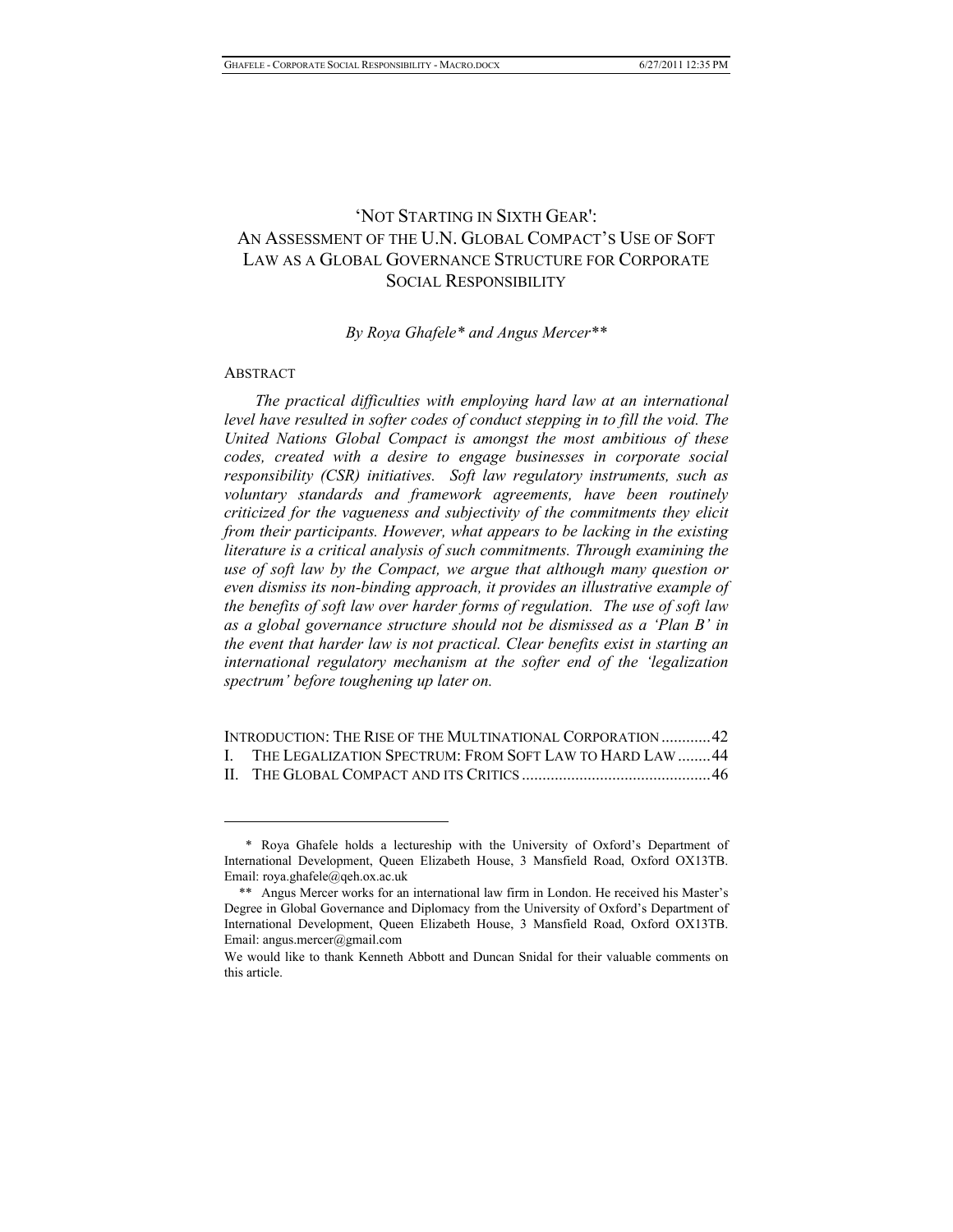|  | III. ASSESSING THE INSTITUTIONALIZATION OF SOFT LAW BY THE    |  |
|--|---------------------------------------------------------------|--|
|  |                                                               |  |
|  | A. Obligation: The Compact's 'Carrots and Sticks' Approach 49 |  |
|  |                                                               |  |
|  |                                                               |  |
|  | B. Precision: The Compact's Best Practice $\&$ Engagement     |  |
|  |                                                               |  |
|  |                                                               |  |
|  |                                                               |  |
|  |                                                               |  |

#### INTRODUCTION: THE RISE OF THE MULTINATIONAL CORPORATION

*"Transnational corporations are increasing their influence over the economic, political and cultural life of humanity whilst remaining almost completely unaccountable to global civil society."*<sup>1</sup> 

The rising influence of multinational corporations is now widely accepted in contemporary international law and public policy scholarship.<sup>2</sup> As James Rosenau observed twenty years ago, "[t]he very notion of international relations seems obsolete in the face of an apparent trend in which more and more of the interactions that sustain world politics unfold without the direct involvement of nations or states."<sup>3</sup> Multinationals have emerged as one of the most powerful actors in a new global civil society; arguably the biggest beneficiary of a post-Cold War reconstitution of the global public domain. Along with international nongovernmental organizations and other increasingly powerful non-state actors, big businesses now vie for power on the international stage, a development which has led many scholars to abandon more traditional state-centric perspectives.<sup>4</sup> By the turn of the last century, multinationals accounted for 51 of the largest 100 economic entities in the world, and a quarter of global output.<sup>5</sup> Given this enormous resource capacity, it is hardly surprising that some scholars have started to view multinationals as an emerging type of

<sup>&</sup>lt;sup>1</sup> Morton Winston, *NGO Strategies for Promoting Corporate Social Responsibility*, 16 ETHICS & INT'L AFF. 71, 75-76 (2002). 2

*See, e.g.*, Sarah Anderson & John Cavanagh, *Top 200: The Rise of Corporate Global Power*, GLOBAL POLICY FORUM (2000) *available at:* http://www.globalpolicy.org/socecon/ tncs/top200.htm (last visited Jan. 11, 2011).

<sup>&</sup>lt;sup>3</sup> JAMES N. ROSENAU, TURBULENCE IN WORLD POLITICS: A THEORY OF CHANGE AND CONTINUITY 6 (Princeton University Press) (1990).

Stefan Fritsch, *The UN Global Compact and the Global Governance of Corporate Social Responsibility: Complex Multilateralism for a More Human Globalisation?*, 22 GLOBAL SOC'Y 1, 22 (2008).

Anderson & Cavanagh, *supra* note 2.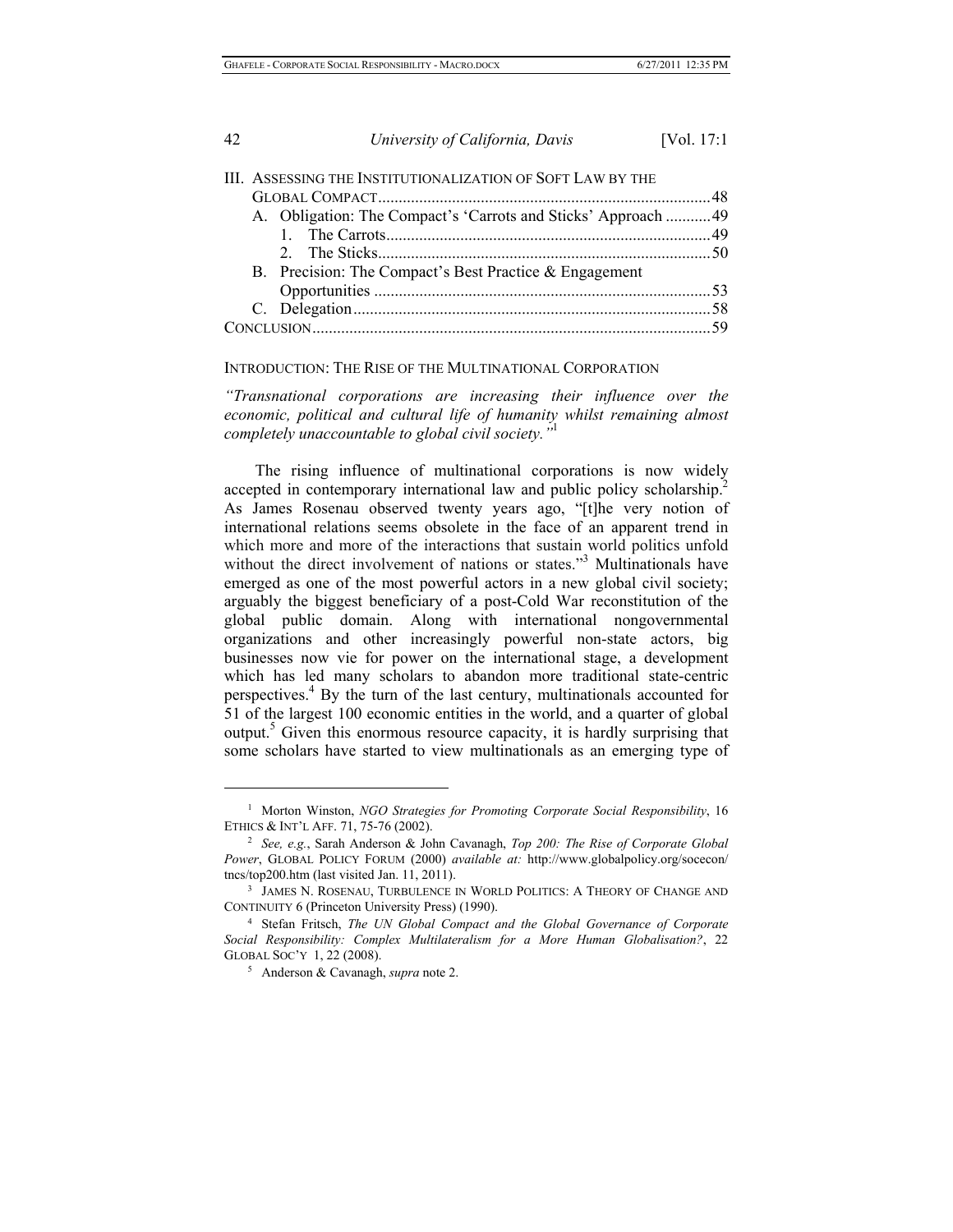"private authority" with the capability of usurping roles traditionally associated with the state.<sup>6</sup>

The importance of regulating companies through global Corporate Social Responsibility (CSR) initiatives is difficult to overstate. Businesses have the capacity to both benefit and cause great harm to their surrounding environment. Renowned global governance theorist Andrew Kuper argues that "[a]n outlook that ignores corporations . . . strikes most informed commentators as fiddling while Rome burns."7 The specific resources and competencies of large-scale companies must be harnessed to ensure cheap and efficient delivery of socially beneficial services.

CSR initiatives have risen to prominence because of a growing discrepancy between the social costs caused by companies and the comparably limited scrutiny they face in dealing with those costs.<sup>8</sup> The concept of CSR is amorphous, with definitions ranging from mere corporate compliance with legal obligations to those involving active and voluntary engagement in socially beneficial behavior.<sup>9</sup> Whichever definition one chooses to employ, it is clear that the growing influence of companies at an international level has triggered heightened societal expectations of corporate behavior. There is, in short, a growing sense that businesses need to accept greater responsibility for their actions.<sup>1</sup>

In light of these heightened expectations, how can multinational corporations be held to account? How can their unrivalled global capacity be harnessed and utilized in the most effective way possible? In other words, how can we develop global governance structures that are relevant to the new economic realities of our times?

In this article, we state the case for the unique role that soft law mechanisms can play in the regulation of large corporations. Soft law instruments, such as voluntary standards and framework agreements, have been roundly criticized for the vagueness and subjectivity of the commitments they elicit from their participants.<sup>11</sup> However, the existing

<sup>6</sup> Ann Florini, *Business and Global Governance: The Growing Role of Corporate Codes of Conduct*, BROOKINGS REV., Vol. 21, Spring 2003. *See also* PRIVATE AUTHORITY AND INTERNATIONAL AFFAIRS (A. Claire Cutler et al. eds., 1999); THE EMERGENCE OF PRIVATE AUTHORITY IN GLOBAL GOVERNANCE (Rodney B. Hall & Thomas J. Biersteker eds., 2002). 7

Andrew Kuper, *Harnessing Corporate Power: Lessons from the U.N. Global Compact*, <sup>47</sup> SOC'Y FOR INT'L DEV. 9, 10 (2004). 8

<sup>&</sup>lt;sup>8</sup> Florini, *supra* note 6.

Lisa Whitehouse, *Corporate Social Responsibility, Corporate Citizenship and the Global Compact: A New Approach to Regulating Corporate Social Power?*, 3 GLOBAL SOC. POL'Y 299, 303- 304; DOW VOTAW & S. PRAKASH SETHI, THE CORPORATE DILEMMA: TRADITIONAL VALUES AND CONTEMPORARY PROBLEMS 11 (1973).<br><sup>10</sup> Fritsch, *supra* note 4, at 7.<br><sup>11</sup> John King Gamble Jr., *The 1982 United Nations Convention on the Law of the Sea as*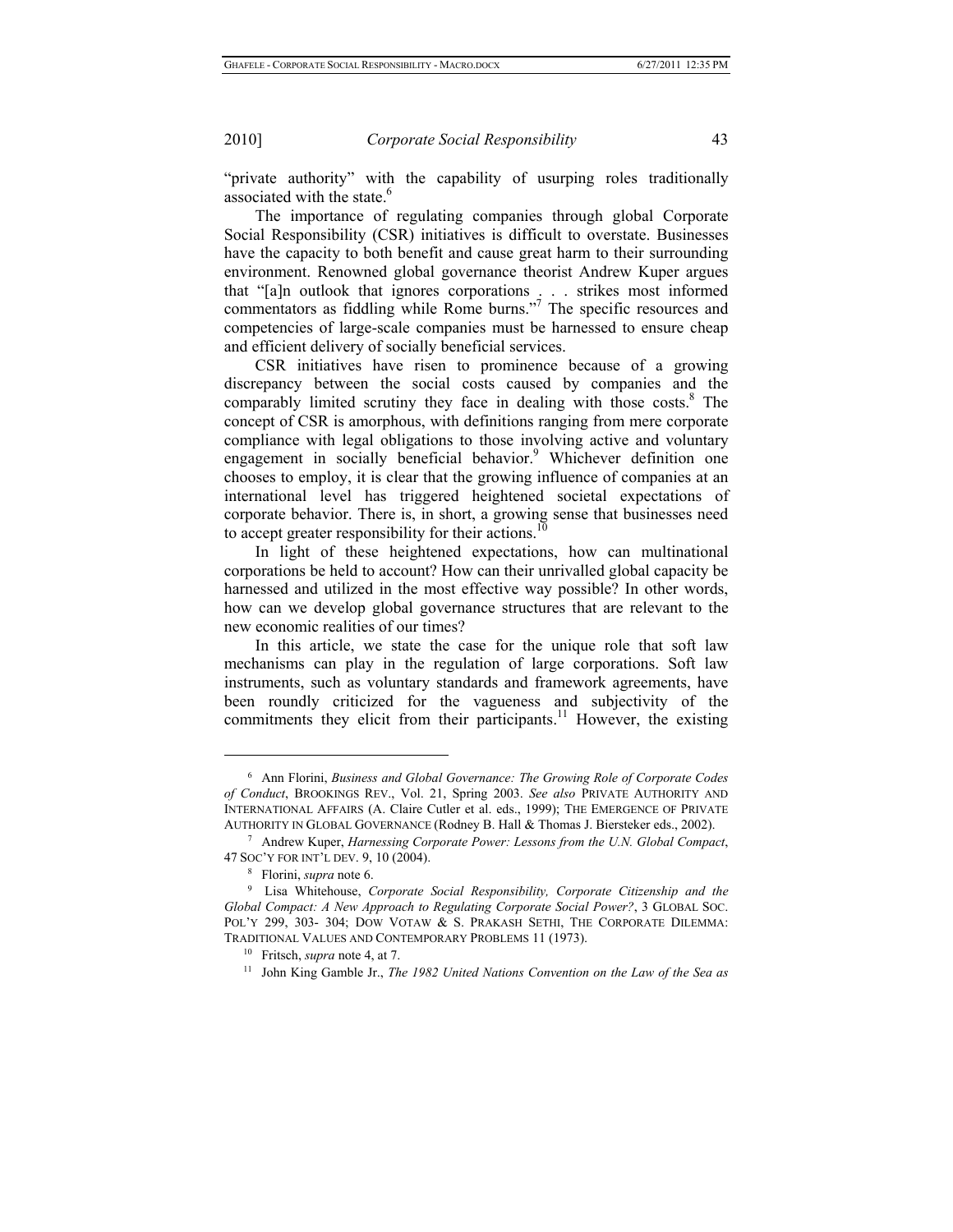literature lacks a critical analysis of such commitments. We have attempted to bridge this gap by analyzing the norms generated by the United Nations Global Compact ("Compact"), through a framework capable of both assessing the initiative's merits and weaknesses and tracing its development. We argue that, although many question or dismiss its non-binding approach, $12$  the Compact provides an illustrative example of the benefits of soft law over harder forms of regulation.

#### I. THE LEGALIZATION SPECTRUM: FROM SOFT LAW TO HARD LAW

It is important to define the most basic concepts of soft and hard law at the outset. Hard law has been defined as "norms creating precise legal rights and obligations."<sup>13</sup> Soft law, by contrast, consists of rules which are not legally binding, but which still intend to produce changes in behavior from those it regulates.<sup>14</sup> No binary choice exists between soft and hard law; it is better to regard these two forms of legalization as ideal types sitting at opposite ends of a "continuum with numerous graduations."15 We shall be referring to this continuum as the "legalization spectrum."

What factors determine the "softness" or "hardness' of a rule? In their seminal article, Kenneth Abbott and Duncan Snidal suggest that rules can be broken down into three different dimensions: "obligation," "precision," and "delegation."<sup>16</sup> "Obligation" simply refers to the extent to which actors are legally bound by the rule in question. Prototypical soft law does not confer binding legal obligations, unlike its hard law counterpart.<sup>17</sup> "Precision" refers to the detail in which the rule governing the actor in question is set out, both in terms of the objective and the method by which to achieve it.<sup>18</sup> In this respect, soft law is identifiable by the deliberately vague nature of the obligations imposed<sup>19</sup> and the consequent discretion left to the parties being

*Soft Law*, 8 HOUS. J. INT'L L. 37 (1985). 12 Jonathan Cohen, *The World's Business: The United Nations and the Globalisation of Corporate Citizenship*, *in* PERSPECTIVES ON CORPORATE CITIZENSHIP 196 (Jorg Andriof & Malcolm McIntosh eds., Greenleaf Publishing 2001); Maureen A. Kilgour, *The UN Global Compact and Substantive Equality for Women: revealing a 'well hidden' mandate*, 28 THIRD WORLD Q. 751, 773 (2007); Fritsch, *supra* note 4. 13 Prosper Weil, *Towards Relative Normativity in International Law?* 77 AM. J. INT'L L.

<sup>413, 414 (1983).&</sup>lt;br><sup>14</sup> Snyder, F. 'Soft Law and Institutional Practise in the European Community', European

University Institute Working Paper, Law No. 93/5: 2 (1993).<br><sup>15</sup> Gamble, *supra* note 11, at 38.<br><sup>16</sup> Kenneth W. Abbott & Duncan Snidal, *Hard and Soft Law in International Governance*,

<sup>54</sup> INT'L ORG. 421, <sup>456</sup> (2000). 17 *Id*. 18 *Id*. 19 Joseph Gold, *Strengthening the Soft Law of Exchange Arrangements*, 77 AM. J. INT'L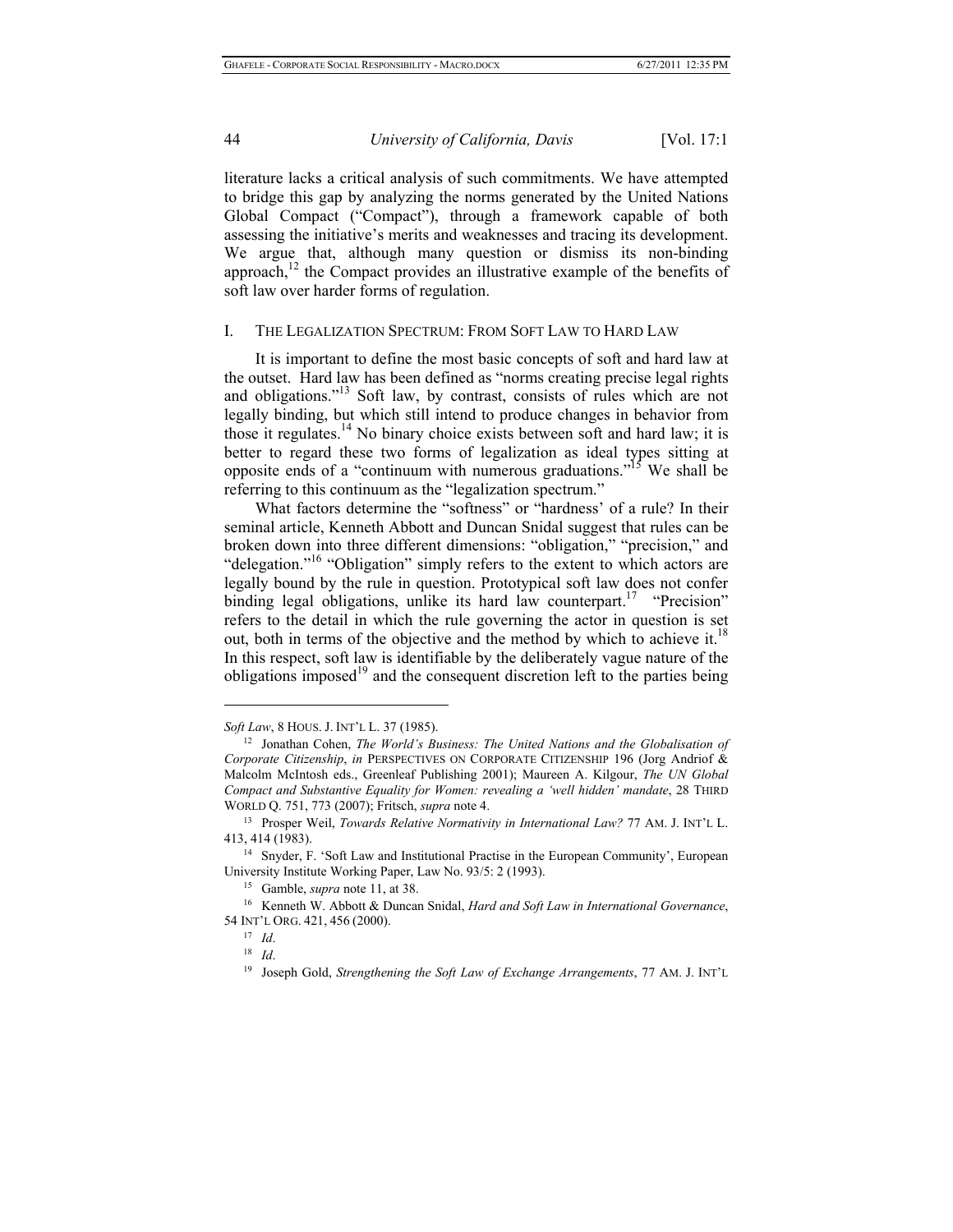regulated.<sup>20</sup> By contrast, hard law is precise, clear and unambiguous.<sup>21</sup> Finally, "delegation" refers firstly to the degree to which third parties have been assigned the responsibilities of interpreting, implementing and applying the rule. It also refers to the degree to which such parties have been assigned the responsibility for resolving disputes relating to the rule.<sup>22</sup> The degree of enforcement plays a crucial role in determining the degree of "delegation."<sup>23</sup>

Under this framework, each of the three dimensions of legalization has its own continuous sliding scale. The higher a rule scores across the three dimensions, the "harder" it is, hence the higher it will sit on the overall legalization spectrum.<sup>24</sup> Given the myriad different types of rules and regulations employed throughout the international arena<sup>25</sup> and the diverse range of institutions which can generate them, it is impossible to identify any such universally applicable threshold with any kind of certainty. Nevertheless, rules and regulations can be placed accurately at a certain point along each of the three sliding scales (obligation, precision and delegation) as well as on the overall legalization spectrum (see diagram below).





 $\overline{\phantom{a}}$ 

L. 443 (1983). 20 Tadeusz Gruchalla-Wesierski, *A Framework for Understanding Soft Law*, 30 MCGILL 1. 27 1984).<br>
<sup>21</sup> Abbott & Snidal, *supra* note 16, at 421.<br>
<sup>22</sup> *Id.* at 421-56.<br>
<sup>23</sup> *Id.* <sup>24</sup> *Id.* at 426-34.<br>
<sup>25</sup> C. M. Chinkin, *The Challenge of Soft Law: Development and Change in International* 

- 
- 
- 
- 
- 

*Law* 38 INT'L & COMP. L.Q. 850, 851 (1989).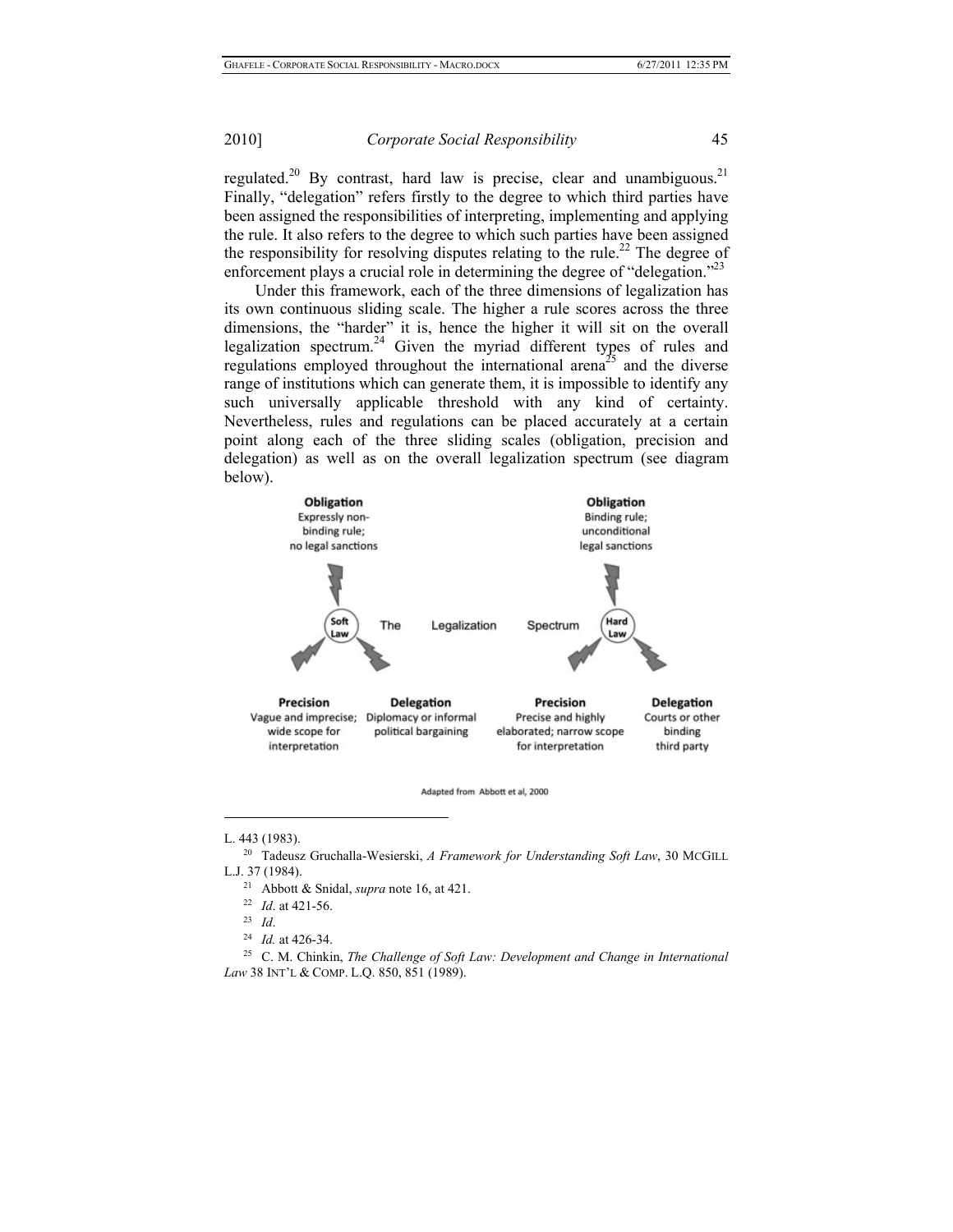$\overline{\phantom{a}}$ 

#### 46 *University of California, Davis* [Vol. 17:1

The arrow emphasizes that any perception of a soft law/ hard law dichotomy is illusory and misguided. It also underlines the continuous nature of the legalization spectrum- a regulation can be placed at any point along the arrow according to how it scores across the three dimensions. For the purposes of this article, the spectrum also illustrates the transition made by the norms generated by the Compact. As we shall demonstrate, the Compact shifted from generating almost prototypical soft law at its inception to generating rules occupying a progressively more moderate position on the overall legalization spectrum.

#### II. THE GLOBAL COMPACT AND ITS CRITICS

The practical impossibility of employing hard law at an international level has meant that softer codes of conduct have stepped in to fill the void. We chose the Compact as a case study because it constitutes the single most ambitious international code for the governance of CSR. Other codes, such as the Organization for Economic Co-operation and Development (OECD) Guidelines for Multinational Enterprises (1976, revised in 2000), the Caux Round Table Principles (1994) or the WHO/UNICEF code for transnational corporations have failed to achieve the same degree of internationalization.<sup>26</sup>

The Compact is a strategic policy initiative whereby corporate participants are required to "embrace, support and enact" ten principles in the areas of human rights, labor, the environment and anti-corruption.<sup>27</sup> The initiative reflects an eagerness on the part of the U.N. to engage businesses in international development, and serves as a good example of the recent "pendulum swing away from stricter forms of regulation" at the international level.<sup>28</sup> The Compact's mandate was recently reaffirmed by a new U.N. General Assembly Resolution, $2^9$  and it employs soft (but, as we shall demonstrate, increasingly more moderate) forms of legalization to "leverage the platform" of large corporations<sup>30</sup> and encourage socially responsible corporate behavior.

<sup>&</sup>lt;sup>26</sup> Org. Econ. Coop. Dev., THE OECD GUIDELINES FOR MULTINATIONAL ENTERPRISES (2009); Caux Roundtable, CRT Principles for Responsible Business (2009); Kathryn Sikkink, *Codes of Conduct for Transnational Corporations: the Case of the WHO/UNICEF Code*, 40 INT'L ORG. 815, 815-840 (1986).

<sup>27</sup> United Nations Global Compact, http://www.unglobalcompact.org/AboutTheGC/The TenPrinciples/index.html (Last visited Dec. 5, 2010).<br><sup>28</sup> Peter Utting, *Business Responsibility for Sustainable Development*, 2 UNITED NATIONS

RESEARCH INSTITUTE FOR SOCIAL DEVELOPMENT OCCASIONAL PAPER 1, 29

<sup>(2000). 29</sup> G.A. Rev. 1, U.N. GAOR, 62nd Sess., Agenda Item 61, U.N. Doc. A/C. 2/62, at (Dec. 3, 2007). 30 John Gerard Ruggie, *Reconstituting the Global Public Domain – Issues, Actors, and* 

*Practices*, 10 EUR. J. INT'L RELAT., 499, 515 (2004).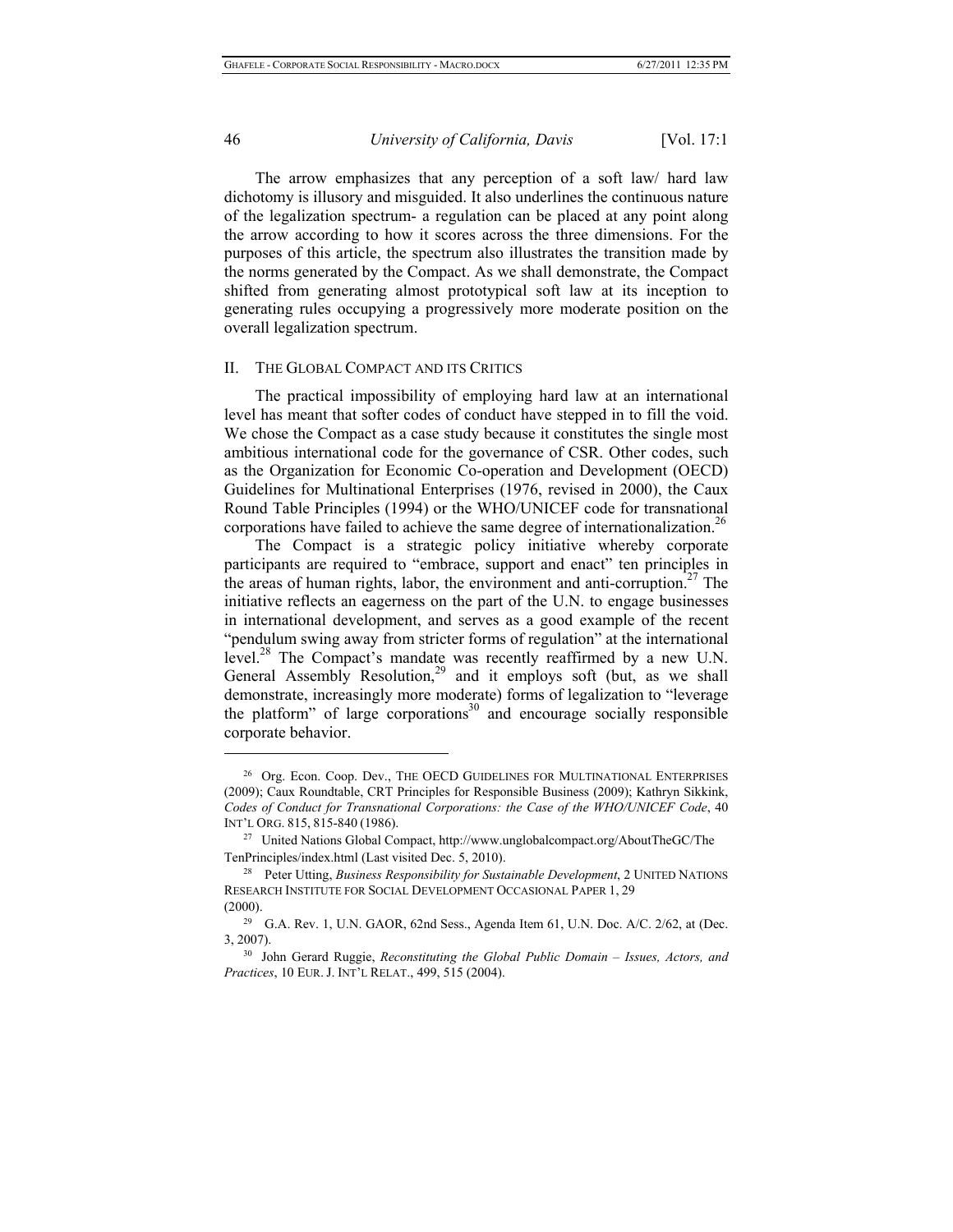$\overline{\phantom{a}}$ 

#### 2010] *Corporate Social Responsibility* 47

The initiative operates on a purely voluntary basis. Companies participate simply by completing an online form and sending a letter of commitment to the U.N. Secretary-General expressing their desire to participate.<sup>31</sup> The Compact relies on "public accountability, transparency and the enlightened self-interest of companies, labor and civil society to initiate and share substantive action in pursuing the principles upon which [it] is based. $132$  The ten fundamental principles serve as "macro contracts" defining the responsibilities of the participant companies, while at a microlevel, local networks develop between participating firms and other stakeholders such as

NGOs, academia and labor associations.<sup>33</sup> The principles are based on existing norms espoused in the Universal Declaration of Human Rights, the International Labor Organization's Declaration on Fundamental Principles and Rights at Work, the Rio Declaration on Environment and Development and the United Nations Convention Against Corruption respectively.<sup>3</sup>

The Compact has no shortage of critics. Its inability to legally enforce companies' implementation of its ten principles is viewed by many as a fatal weakness.<sup>35</sup> It has been strongly criticized for not demanding a higher degree of accountability from its corporate participants<sup>36</sup> and for lacking the ability to sanction those failing to live up to their commitments.<sup>37</sup> Put another way, its critics complain that "[i]ndividual and collaborative initiatives continue to be dominated by self-assertion rather than accountability."38 They argue that companies can only be made accountable through legally enforceable obligations, and that softer forms of legalization, such as voluntary CSR initiatives, are "no substitute for the legislative actions of a recognized political authority<sup>339</sup> given the lack of any basis for

<sup>31</sup> *Business Participation*, United Nations Global Compact, *available at* http://www. unglobalcompact.org/HowToParticipate/Business\_Participation/index.html (last visited Nov. 13, 2010).<br><sup>32</sup> ROGER BLANPAIN & MICHELE COLUCCI, THE GLOBALIZATION OF LABOUR

STANDARDS: THE SOFT LAW TRACK 41 (2004). 33 Dirk Ulrich Gilbert & Andreas Rasche, *Opportunities and Problems of Standardized* 

Ethics Initiatives – a Stakeholder Theory Perspective, 82 J. BUS. ETHICS 755, 758-759 (2008).<br><sup>34</sup> United Nations Global Compact, *supra* note 27.<br><sup>35</sup> Cohen, *supra* note 12, at 196.<br><sup>36</sup> Haider Rizvi. *UN Pact with Busi* 

<sup>24, 2004,</sup> http://www.globalpolicy.org/reform/business/2004/0624lack.htm; Kilgour, *supra*  note 12, at 768.<br><sup>37</sup> Fritsch, *supra* note 4, at 22.<br><sup>38</sup> Aruna Das Gupta, *Social Responsibility in India: Towards Global Compact Approach*,

<sup>34</sup> INT'L J. SOC. ECON. 637, 655 (2007). 39 Steven Hughes et al., *The Global Compact: Promoting Corporate Responsibility?*, 10

ENVIRON. POL. 155, 157 (2001).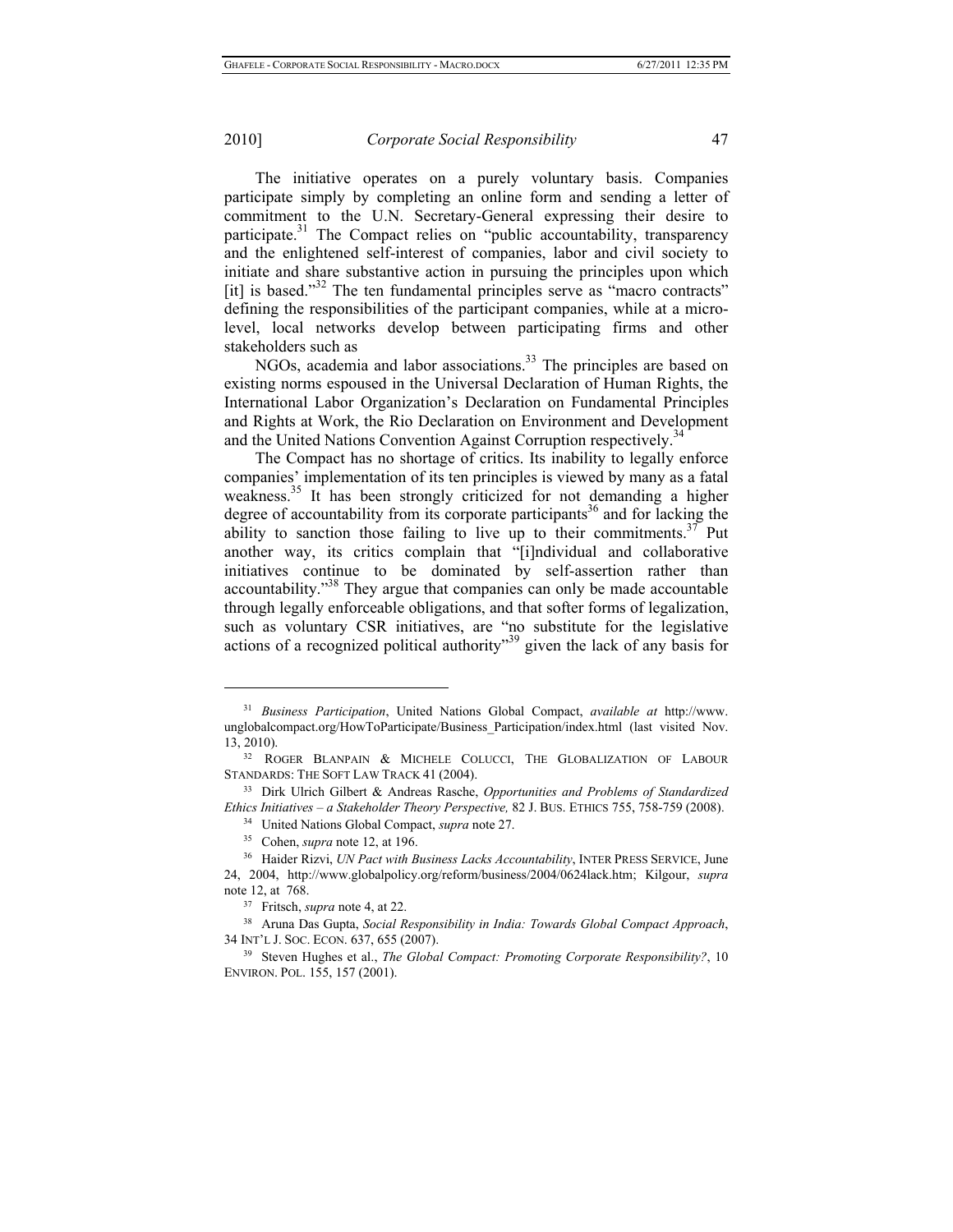legal claims or redress under such initiatives.<sup>40</sup> As evidence, such critics point to the mere issuance of a "statement of concern"<sup>41</sup> following the major oil spill in the Gulf of Mexico in early 2010 by the oil giant BP, a Compact member since 2000.<sup>42</sup> The Compact's seventh principle states that "businesses should support a precautionary approach to environmental challenges."43 In the face of such a flagrant breach of this principle, it is certainly arguable that the Compact should have done a great deal more to censure the company.

Critics tend to further dismiss the Compact as a public relations gimmick, $44$  an example of companies lobbying for "business friendly (sic) pseudo-solutions" to the social costs they create, instead of enforceable rules. $45$  They call for binding rules to replace the voluntary approach, $46$  and pressure the U.N. to "have its own system of complaints and adjudications, which could conduct investigations to a standard that would have legal standing." $47$ 

## III. ASSESSING THE INSTITUTIONALIZATION OF SOFT LAW BY THE GLOBAL COMPACT

It is clear from such criticism that soft law governance initiatives like the Compact have their limitations. However, in failing to acknowledge the advantages of voluntary, non-binding regulations that they generate, many critics leap to the easy and intellectually lazy assumption that hard law

<sup>40</sup> James A. Paul & Jason Garred, *Making Corporations Accountable: A Background Paper for the United Nations Financing for Development Process*, GLOBAL POL'Y FORUM (December 2005), *available at*:://www.globalpolicy.org/socecon/ffd/2000papr.htm (last visited Jan. 11, 2011). 41 Global Compact Critics, 'Global Compact on BP: "Big Accidents Happen All the

Time" (2010) *available at*: http://globalcompactcritics.blogspot.com/2010/06/global-compacton-bp-big-accidents.html (last visited Jan. 11, 2011). 42 David Scheffer, *BP Shows the Need for a Rethink of Regulation*, FINANCIAL TIMES

<sup>(</sup>May 27, 2010), *available at* http://www.ft.com/cms/s/0/919f37fe-69c1-11df-8432-00144

feab49a.html#axzz159EXLhRF (last visited Jan. 11, 2011). 43 United Nations Global Compact, http://www.unglobalcompact.org/AboutTheGC/The TenPrinciples/index.html (Last visited Nov. 13, 2010). 44 *See* Winston, *supra* note 1; Anke Hassel, *The Evolution of a Global Labor Governance* 

*Regime*, 21 GOVERNANCE: AN INT'L J. OF POL'Y, ADMINISTRATION, & INSTITUTIONS. 231, 234 (2008). 45 Olivier Hoedeman, *Rio +10 and the Greenwash of Corporate Globalization*, 45 DEV.

<sup>39, 40 (2002). 46</sup> *See, e.g*., Amnesty International, *Letter to Louise Frèchette raising concerns on U.N.* 

*Global Compact*, GLOBAL POLICY FORUM (Apr. 7, 2003), http://www.globalpolicy.org/ngos /ngo-un/access/2003/0606compact.htm. 47 Jem Bendell, *Flags of Inconvenience? The Global Compact and the Future of the* 

*United Nations,* ICCSR Research Paper Series (Nottingham U. Bus. Sch.), 2004, at 12.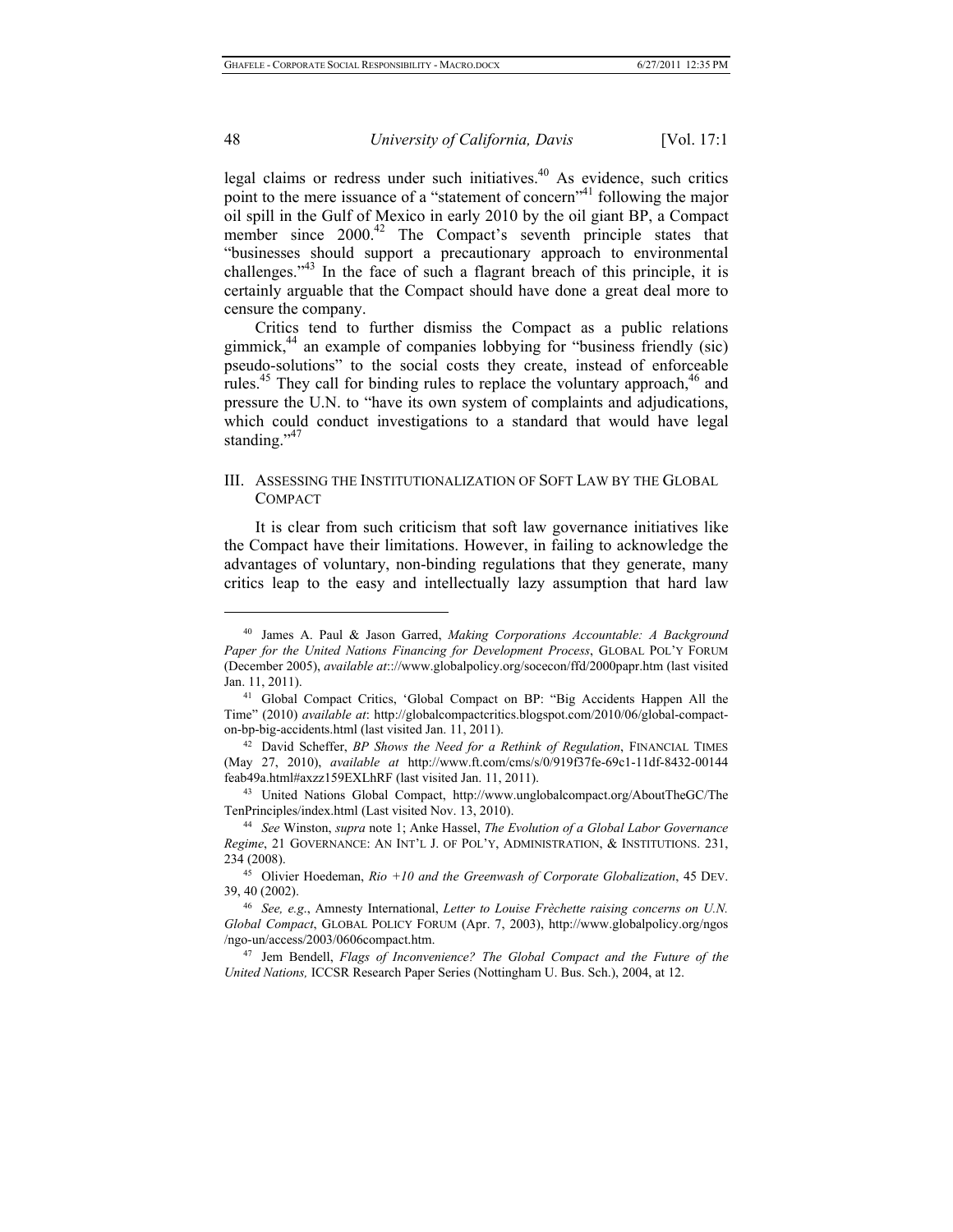trumps soft law in every conceivable context. Voluntary initiatives like the Compact compensate for their lack of binding authority in a variety of different ways. We now examine these mechanisms using the legalization spectrum as our analytical framework.

#### *A. Obligation: The Compact's 'Carrots and Sticks' Approach*

From the very beginning, the Compact faced the difficult challenge of generating meaningful and effective CSR regulations without being able to legally enforce them.<sup>48</sup> Consequently, it became imperative that the initiative made it in the interest of its profit-driven corporate participants to live up to their commitments. As a soft law initiative, it has a variety of carrots and sticks at its disposal to help it achieve this. The "carrot" approaches involve selling the advantages of its voluntary, flexible status to its participants. The "stick" approaches involve sanctioning non-complying, free-riding companies by undermining their reputation. As we will now demonstrate, the "carrots" were employed from the very outset to secure broad participation in the Compact. It was only once this had been achieved that the "sticks" were progressively ratcheted up to preserve the integrity of the initiative.

#### 1. The Carrots

 $\overline{\phantom{a}}$ 

One major carrot offered by the Compact to participating companies is autonomy regarding the way in which they implement the ten principles. The Compact also provides interactive forums in which its participants can facilitate dialogue and promote the sharing of CSR strategies.<sup>49</sup> However, the biggest carrot of all is membership of the Compact itself - corporations can enhance the value of their brand by associating themselves with the initiative and, by extension, with the United Nations.

By allowing regulated companies to retain autonomy over how they choose to incorporate the ten principles into their everyday practices, the Compact does not alienate potential participants. Most scholars believe that corporations quite simply would not sign up to the Compact if a legal obligation was imposed, and there is evidence to support this theory. <sup>50</sup> The

<sup>48</sup> *See* Georg Kell, *The Global Compact: Selected Experiences and Reflections*, 59 J. BUS. ETHICS 69, 72 (2005). 49 *See* Jean-Philippe Therien & Vincent Pouliot, *The Global Compact: Shifting the* 

*Politics of International Development?*, 12 GLOBAL GOVERNANCE: A REV. OF MULTILATERALISM AND INT'L ORGS. 55, 55-75 (2006). 50 Lauren A. Mowery, *Earth Rights, Human Rights: Can International Environmental* 

*Human Rights Affect Corporate Accountability?*, 13 FORDHAM ENVTL. L.J. 343 (2002). *See also* Kuper, *supra* note 7, at 11.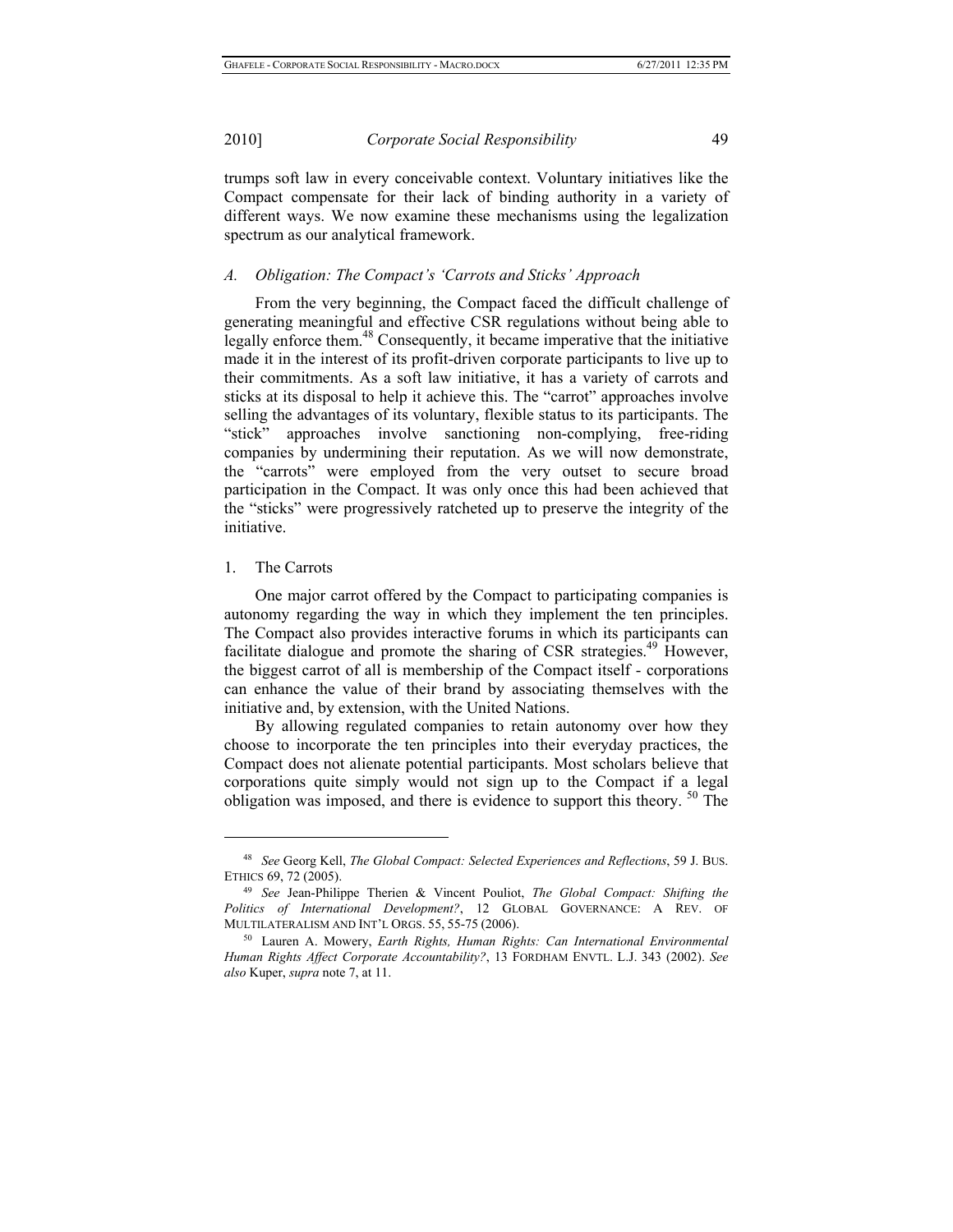binding nature of the "Norms on the Responsibilities of Transnational Corporations and Other Business Enterprises with Regards to Human Rights," introduced in 2003 by the U.N. Human Rights Commission, meant that this initiative met with firm resistance from most businesses and its development was inhibited as a result.<sup>51</sup> The danger of imposing forms of legalization that score too high on the "obligation" dimension was also highlighted by the unwillingness of developed states to participate in the legally binding "Principle of Non-Reciprocal Preferential Treatment of Developing States" in the 1974 Charter of Economic Rights and Duties of States.<sup>52</sup> Companies, like states, prefer their activities not to be subject to the decisions of an external force. The Compact appears to have internalized this message; it prioritized high participation over enforcement integrity until enough companies were signed up. Only then did it toughen its stance by imposing progressively more advanced and onerous "stick" tactics, to which we now turn.<sup>5</sup>

#### 2. The Sticks

The Compact did employ some measure of coercion from the outset. However, this was initially limited to the monitoring of company behavior by NGOs and the media, coupled with the subsequent imposition of reputational sanctions for socially irresponsible practices. Political scholars Margaret Keck and Kathryn Sikkink suggest that activist organizations employ a variety of tactics designed to hold the actors they scrutinize to account. These tactics apply equally to voluntary standards initiatives like the Compact, and include strategies such as "leverage politics."54 This practice involves the "mobilization of shame," where "the behavior of target actors is held up to the bright light of international scrutiny."55 The effectiveness of such a strategy lies in employing what leading foreign policy expert Joseph Nye sees as a classic feature of "soft power"- that is, using the "hard power" of another actor (in this case, a company's high "brand equity") against it as a means to obtain a desired outcome.<sup>56</sup> As legal theorist Andre Guzman notes, when a state signs up to a voluntary agreement, it offers its "reputation for living up to its commitments as a form of collateral," where "failure to live up to one's commitments harms

<sup>51</sup> Fritsch, *supra* note 4, at 25-26. 52 Gruchalla-Wesierski, *supra* note 18, at 41. 53 Hassel, *supra* note 39, at 245. 54 Margaret E. Keck & Kathryn Sikkink, *Transnational Advocacy Networks in International and Regional Politics*, 51 Int'l Soc. Sci. J.89, 97 (Mar. 1999). 55 *Id*. 56 Joseph Nye, Lecture at Oxford University: Hard and Soft Power in International

Governance (May 25, 2009).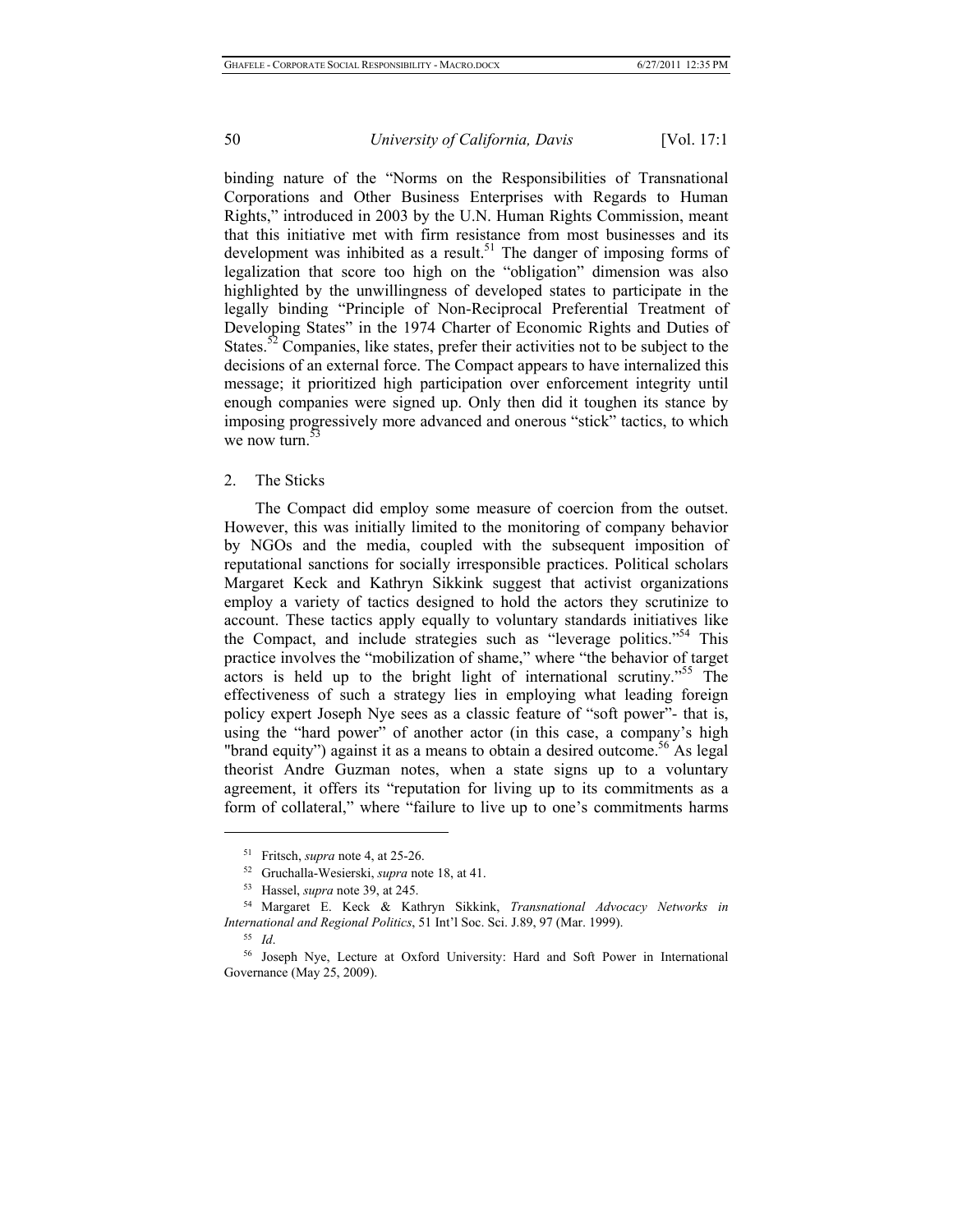ones reputation and makes future commitments less credible."57 We submit that this principle applies to an even greater extent to large companies, given the enormous value and investment placed in their corporate image.

Naming and shaming is a highly effective strategy, and the voluntary instrument known as the Extractive Industries Transparency Initiative (EITI) is an excellent example of its success in practice. Set up by the UK-based NGO "Global Witness," the EITI sets an international standard for companies in the extractive sector to publish the revenues they pay to governments for oil, gas and mining contracts. Despite its purely voluntary status, the EITI has been an enormous success story. 50 of the world's extractive-industry companies support and actively participate in the EITI,<sup>58</sup> while 28 countries have applied to become EITI compliant.<sup>59</sup> Why are resource-rich developing countries bending over backwards to comply with a voluntary standard created by small Western NGO? Oxford University economist Professor Paul Collier suggests that it is because the EITI "sorts the sheep out from the goats . . . [t]he decent governments sign up, and that then reveals the ones that refused to sign up as just what they are." $60$ Professor Collier argues in his recent book *The Bottom Billion* that "[n]orms are effective because they are enforced by peer pressure . . . [a]n international charter gives people something very concrete to demand: either the government adopts it or it must explain why it hasn't."<sup>61</sup> The same can be said of the Compact, except we replace the word "government" with "corporation." The beauty of the concept is that it costs next to nothing to implement; it simply relies on the scrutiny of advocacy networks that are already in place, and the desire of the actors regulated to be seen as good global citizens.

As the Compact has developed, its mechanisms for inflicting reputational sanctions on its non-complying participants have become progressively more onerous. The Compact's initial refusal to publicly shame those failing to file annual progress reports was seen as a major weakness.<sup>62</sup> However, now that it has attracted a plethora of participants, the initiative has toughened its stance; as part of the 2005 reforms, the Compact introduced "Integrity Measures." These state that any company failing to

<sup>57</sup> Andrew Guzman, *A Compliance-Based Theory of International Law*, 90 CAL. L. REV. 1823, 1848-50 (2002). 58 *EITI Supporting Companies*, EXTRACTIVE INDUSTRIES TRANSPARENCY INITIATIVE,

http://eiti.org/implementingcountries (last visited Nov. 11, 2010). 59 *Id*. 60 PAUL COLLIER, THE BOTTOM BILLION: WHY THE POOREST COUNTRIES ARE FAILING

AND WHAT CAN BE DONE ABOUT IT 139-144 (Oxford University Press 2007). 61 *Id*. 62 Cohen, *supra* note 12, at 196; Daniel Litvin, *Memo to the President: Raising Human* 

*Rights Standards in the Private Sector,* Foreign Policy, Nov. 1, 2003, at 70.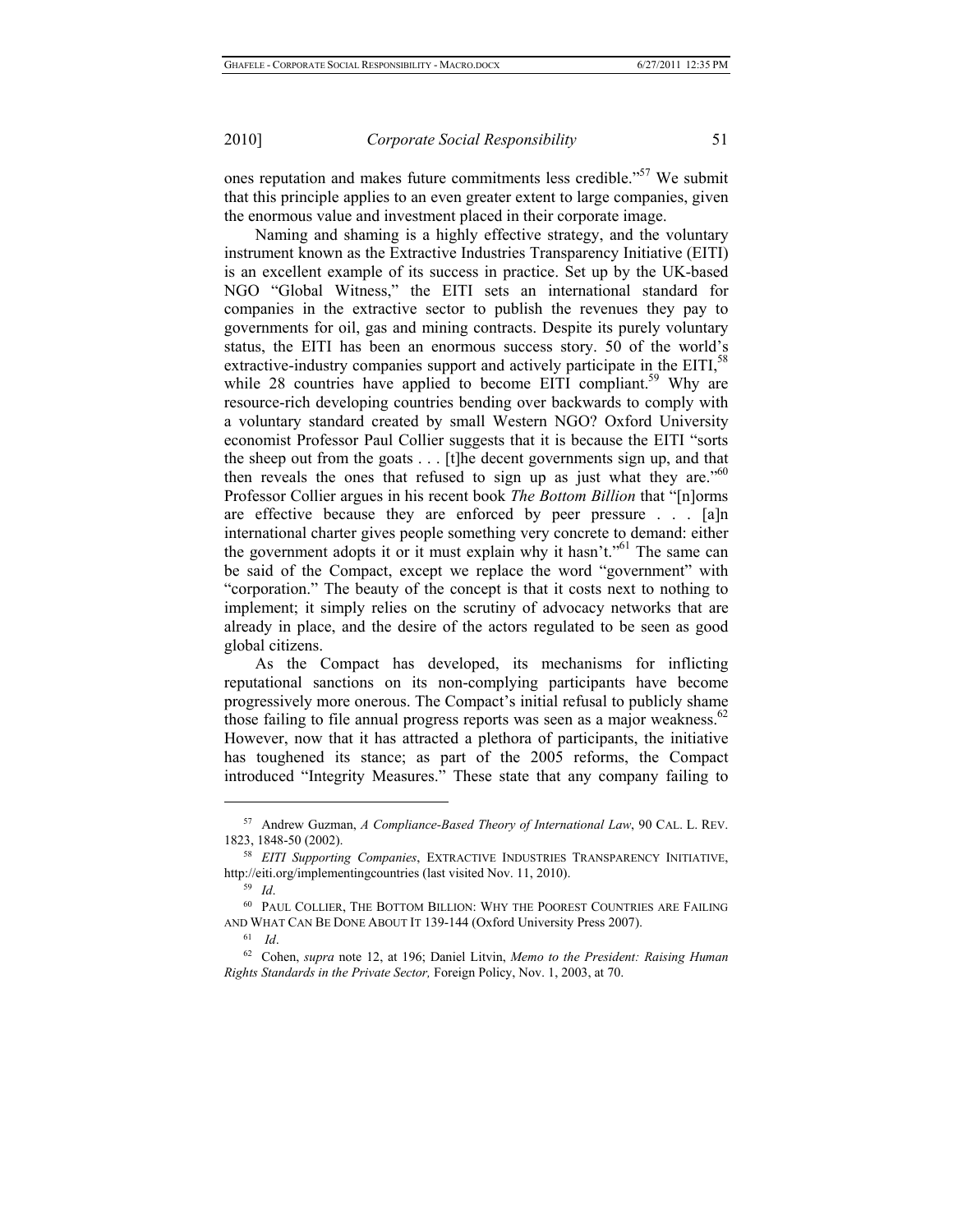report its progress annually will be labeled publicly as "non-communicating" on the Compact's website. 63 A company will be de-listed from the initiative if this failure is repeated the following year.<sup>64</sup> The Financial Times reports that in 2010, 55 companies were delisted for their failure to provide a communication on progress.<sup>65</sup>

To strengthen these reforms further, a more detailed and transparent system for reviewing complaints has been put into place.<sup>66</sup> Initially, the Compact adopted a "softly-softly" approach: it forwarded substantiated complaints to the company concerned and merely requested information on the company's plans to rectify the situation, occasionally providing guidance to assist the company in this process.<sup>67</sup> However, failure on the part of the company to enter into dialogue now results in the company being labeled "inactive" or even being removed from the list of Compact participants.<sup>68</sup> The 2005 reforms have been praised for allowing "the possibility of filing complaints of systematic or egregious abuse of the Compact's overall aims and principles to the Global Compact Office against any participating company."69 This toughened complaints procedure works primarily because it is largely self-regulating; it is in the interests of both the Compact and rival companies to see an offending participant held to account for its violations. Other firms lose out when their competitors succeed in evading their responsibilities. $\frac{70}{6}$ 

Finally, since 2005 the "Policy on the Use of the Compact Name and Logos" has provided "specific and detailed examples of circumstances under which  $\dots$  the display of the logos will be generally permitted."<sup>71</sup> Prior to this, the Compact was strongly criticized for allowing participating companies to "blue-wash" their socially irresponsible activities through their

 $^{63}$  Global Compact, http://www.unglobalcompact.org/AbouttheGC/IntegrityMeasures/

index.html (last visited Nov. 16, 2010).<br><sup>64</sup> *Id.* 65 Steve Johnson, *Companies Fail UN's Global Compact*, FINANCIAL TIMES (Feb. 14, 2010), *available at* http://www.ft.com/cms/s/0/8b19f9ee-1806-11df-91d2-00144feab49a. html#axzz1AnNcx7ZR (last visited Jan. 11, 2011). 66 *335 Companies Inactive as Part of Quality Drive*, GLOBAL COMPACT, http://www.

unglobalcompact.org/newsandevents/news\_archives/2006\_10\_02.html, (last visited Nov. 11, 2010). 67 *The Global Compact's Next Phase*, GLOBAL COMPACT, http://www.unglobalcompact.

org/docs/about\_the\_gc/gc\_gov\_framew.pdf, (last visited Nov. 11, 2010). 68 *See How to Participate,* GLOBAL COMPACT, http://www.unglobalcompact.org/How

ToParticipate/Business\_Participation/index.html (last visited Nov. 11, 2010). 69 Karsten Nowrot, *The New Governance Structure of the Global Compact: Transforming* 

*a 'Learning Network' into a Federalized and Parliamentarized Transnational Regulatory Regime,* 47 Essays in Transnat'l Econ. L. 27-28 (2006). 70 Hassel, *supra* note 39, at 235. 71 Nowrot, s*upra* note 62.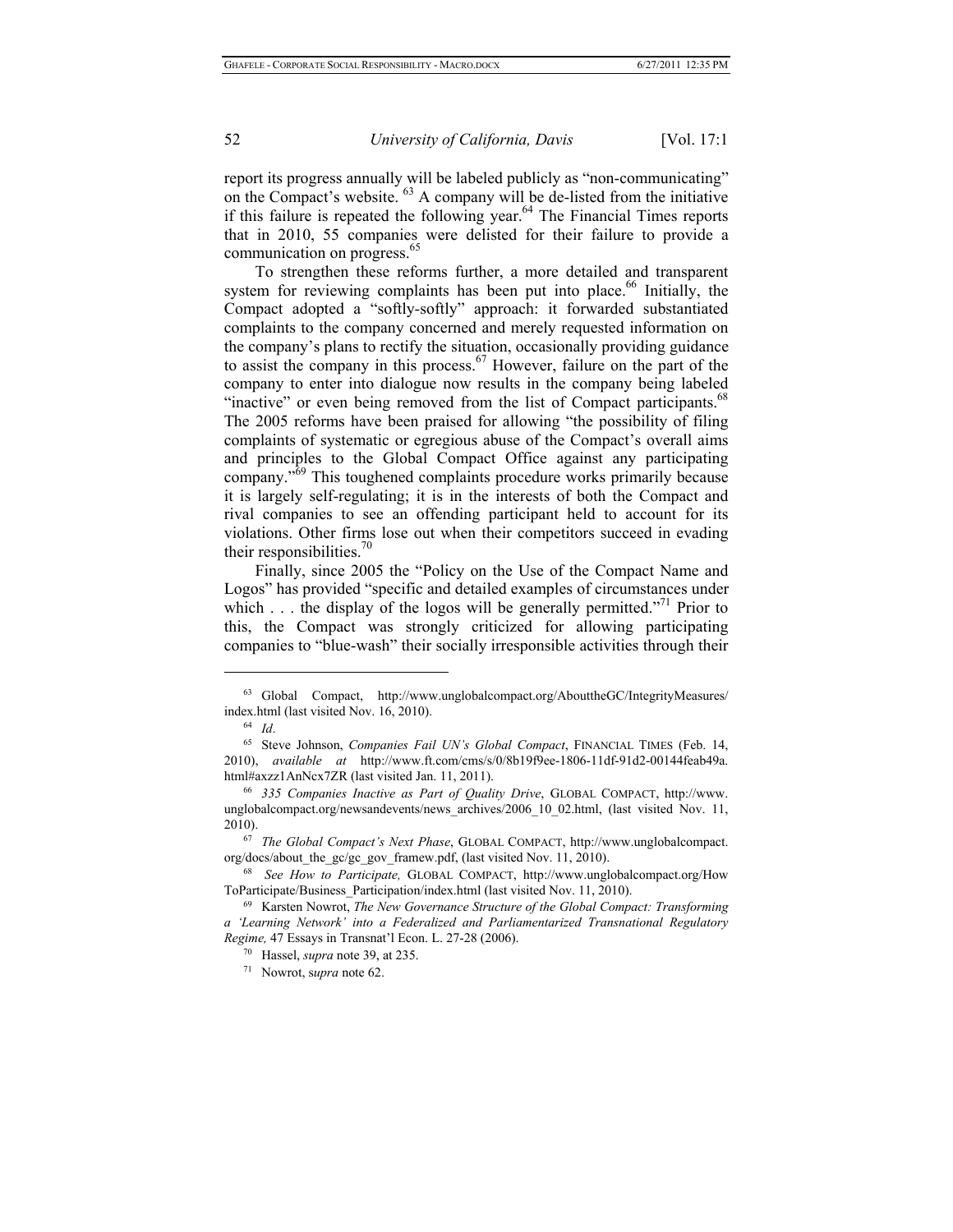association with the initiative- i.e. "wrapping themselves in the flag of the United Nations"<sup>72</sup> without taking any substantial steps to improve their behavior. For example, the U.N. and its former Secretary-General Kofi Annan were heavily criticized for showing "poor judgment in allowing executives such as Nike's Phil Knight to be photographed with Mr. Annan in front of the U.N. flag, without any substantial effort by the company to adhere to the Global Compact principles."<sup>73</sup> Since the 2005 reforms, however, the Compact has significantly strengthened the coercive pressure it applies.

Given the more stringent mechanisms for inflicting reputation sanctions outlined above, we argue that the Compact's norms have shifted from a low position to a moderate position on the sliding scale of "obligation."

#### *B. Precision: The Compact's Best Practice & Engagement Opportunities*

Although the Compact has specified its intended objectives in its ten governing principles, these are set out in extremely vague, one-sentence terms. Initially, the means by which companies were supposed to achieve these goals were not articulated. The second principle, for example, states that businesses should "make sure that they are not complicit in any human rights abuses."<sup>74</sup> However, the Compact in no way makes it explicit how this principle should be translated into practice. Unsurprisingly, the Compact has been heavily criticized for failing to define the obligations of its participants in a more detailed manner.<sup>75</sup> Such critics view low "precision" scores as a clear weakness undermining the Compact's overarching aim to get companies to embrace their core values.<sup>76</sup> They see voluntary codes as frequently amounting to little more than "vague statements of principle that cannot provide reliable guidelines for behavior in concrete situations."

<sup>72</sup> Transnational Action and Resource Center, *Tangled Up In Blue: Corporate Partnerships at the United Nations*, *available at*: http://s3.amazonaws.com/corpwatch.org /downloads/tangled.pdf (last visited Jan. 11, 2011). 73 Kenny Bruno & Joshua Karliner, *The U.N.'s Global Compact, Corporate* 

*Accountability and the Johannesburg Earth Summit*, 45 Society for International Development. 33-38 (2002). 74 Global Compact, http://www.unglobalcompact.org/aboutthegc/index.html. (last visited

Dec. 3, 2010). 75 Daniel Litvin, *The FP Memo: A Strategy for Business and Human Rights, Raising Human Rights Standards in the Private Sector*, Foreign Policy, http://www.foreignpolicy. com/articles/2003/11/01/a\_strategy\_for\_business\_and\_human\_rights (last\_visited Nov. 18, 2010). 76 Litvin, *supra* note 57. 77 Paul & Garred, *supra* note 35; Litvin, *supra* note 57; Elisa Morgera, *The U.N. and* 

*Corporate Environmental Responsibility: Between International Regulation and Partnerships*, 15 Rev. Eur. Cmty. & Int'l Envtl. L. 93, 100 (Apr. 2006).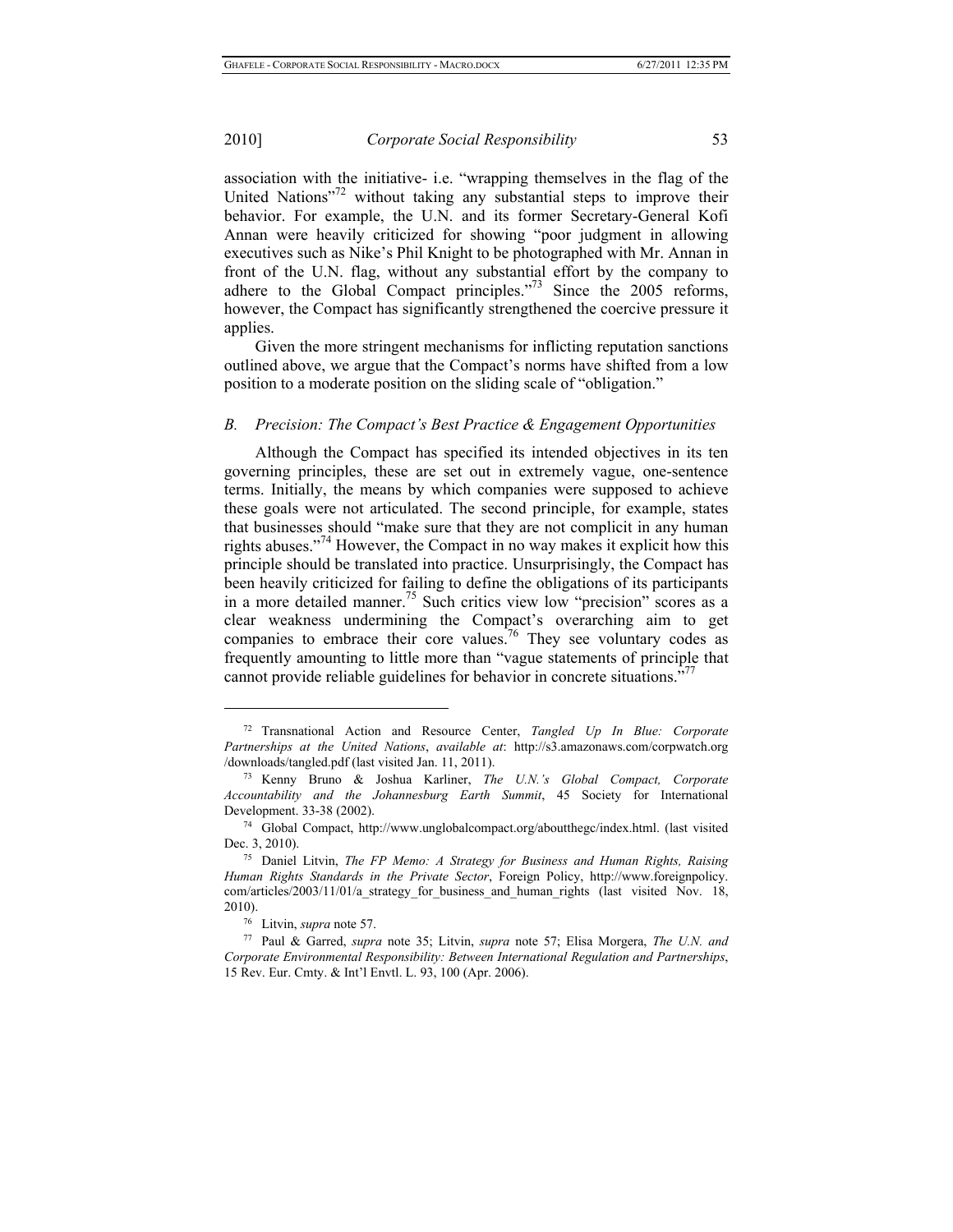Such criticisms miss something important: these ten one-sentence principles are intended merely as a starting point. Detailed ideas for further CSR projects may be incrementally developed, since the use of soft law means that the more formal, bureaucratic policy instruments of hard law initiatives are avoided.<sup>78</sup> A parallel may be drawn to the discretion available to the signatories of the European Union's Stability and Growth Pact, where "scope for reform without resort to formal legal changes is possible and more likely than if formal legal instruments  $\ldots$  had to be reformed."<sup>79</sup> As Georg Kell, Executive Director of the Compact, pointed out: "[t]he rapid evolution of the Compact stands in stark contrast to the cumbersome task of establishing regulation, and highlights the advantage of voluntary initiatives' flexibility."<sup>80</sup> Given that the Compact is only ten years old and arguably still in its embryonic stages, it seems logical for the initiative to limit the degree of rigid *ex ante* legislation it produces, and instead to develop progressively more precise and detailed norms through dialogue between its participants that is free of "command and control."<sup>81</sup> This is where the Compact's function as an interactive forum for discussion and learning plays such an important role. At the Compact's inception, it was imperative not to alienate businesses through legally binding mechanisms, but rather to generate progressively more detailed ideas for socially responsible behavior with them as willing, engaged parties to the process.

Thus, it is important not to neglect the fact that the Compact's muchmaligned "vagueness" actually presents significant advantages. The low "precision" score of the Compact's ten principles encourages widespread corporate participation in the initiative. Rather than alienate companies by scaring them away with detailed rules, the Compact gives them the autonomy to implement its principles in different ways, according to what works best in their industry and in the jurisdiction in which they operate. Comparisons can be made with the Open Method of Coordination governance system (OMC) operating within the European Union, which also allows for the flexible adaptation of policy initiatives according to the "diverse institutional arrangements, legal regimes and national circumstances in the member states."82 The Compact shares the desire of the

<sup>78</sup> Michelle Cini, *The Soft Law Approach: Commission Rule-making in the EU's State Aid Regime*, 8 J. EUR. PUB. POL'Y 192, 195 (Apr. 2001).<br><sup>79</sup> Dermot Hodson & Imelda Mahler, *Soft Law and Sanctions: Economic Policy Co-*

*ordination and Reform of the Stability and Growth Pact*, 11 J. OF EURO. PUB. POLICY 798, 802 (Oct. 2004). 80 Kell, *supra* note 43, at 73. 81 Therien & Pouliot, *supra* note 44, at 62. 82 Armin Schafer, *A New Form of Governance? Comparing the Open Method of Co-*

*ordination to Multilateral Surveillance by the IMF and the OECD*, 13 J. Eur. Pub. Pol. 70, 83 (2006).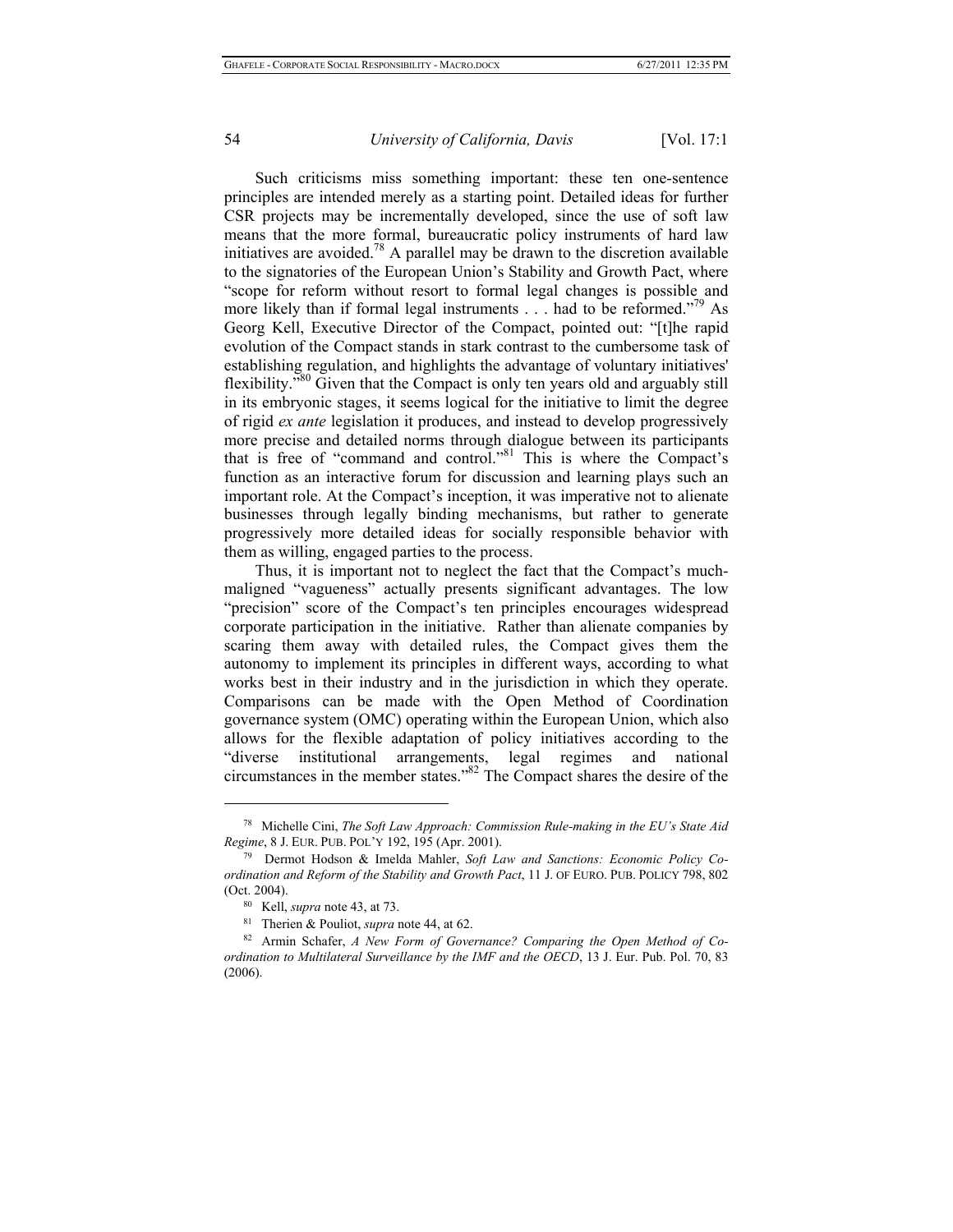OMC to strike a balance between respecting the diversity of its participants, whilst retaining the advantages of collective action.<sup>83</sup>

The Compact's soft law instruments provide a variety of interactive platforms for participating companies to discuss and learn about CSR policies collectively.<sup>84</sup> The consultancy group McKinsey's analysis of participant companies' motivations for signing up to the Compact revealed that, after the purpose of addressing humanitarian concerns, the three most important motivations companies most frequently cited were: (1) the acquisition of practical know-how, (2) the opportunity to network with other organizations, and  $(3)$  to become more familiar with CSR practices.<sup>85</sup> The most attractive feature of the Compact for its participants therefore seems to be the opportunity to engage in cooperative dialogue with other civil society actors (including other companies) and thereby learn about how they can best improve their CSR activities. These so-called "engagement opportunities" provided by the Compact fall into three principal categories.<sup>86</sup>

Firstly, the Compact has a system of "Learning Networks."<sup>87</sup> These are designed to "facilitate the progress of companies . . . with respect to implementation of the ten principles, while also creating opportunities for multi-stakeholder engagement and collective action."<sup>88</sup> The aim is to foster an environment in which companies are able to engage in a mutually beneficial information exchange.<sup>89</sup> An Annual Local Networks Forum is held every year to enable further networking and learning opportunities.<sup>90</sup> Secondly, the Compact organizes "Policy Dialogues," meetings which allow for "intensified exchange of ideas" between businesses, government leaders, U.N. agencies, NGOs, academics and other actors. <sup>91</sup> Such dialogues "focus" on specific issues relating to globalization and corporate citizenship"; past topics have included "The Role of the Private Sector in Zones of Conflict" and "Business and Sustainable Development."<sup>92</sup> From these Policy

<sup>83</sup> Susana Borras & Kerstin Jacobsson, *The Open Method of Coordination and New Governance Patterns in the EU*, 11 J. Eur. Pub. Pol. 185 (2004).<br><sup>84</sup> United Nations, *What is a Local Network?*, http://www.unglobalcompact.org/docs

<sup>/</sup>networks\_around\_world\_doc/What\_is\_a\_Local\_Network.pdf (last visited Nov. 18, 2010). 85 McKinsey & Company, *Assessing the Global Compact's Impact*, *available at*

http://www.unglobalcompact.org/docs/news\_events/9.1\_news\_archives/2004\_06\_09/

imp\_ass.pdf (last visited Jan. 11, 2011).<br>
<sup>86</sup> Blanpain & Colucci, *supra* note 28, at 112.<br>
<sup>87</sup> United Nations, *supra* note 83.<br>
<sup>89</sup> Blanpain & Colucci, *supra* note 28, at 112.<br>
<sup>90</sup> United Nations, Annual Local Netw bg/index.php?p=archive&open\_news=111 (last visited Nov. 18, 2010). 91 Fritsch, *supra* note 4, at 19. 92 Blanpain & Colucci, *supra* note 28, at 112.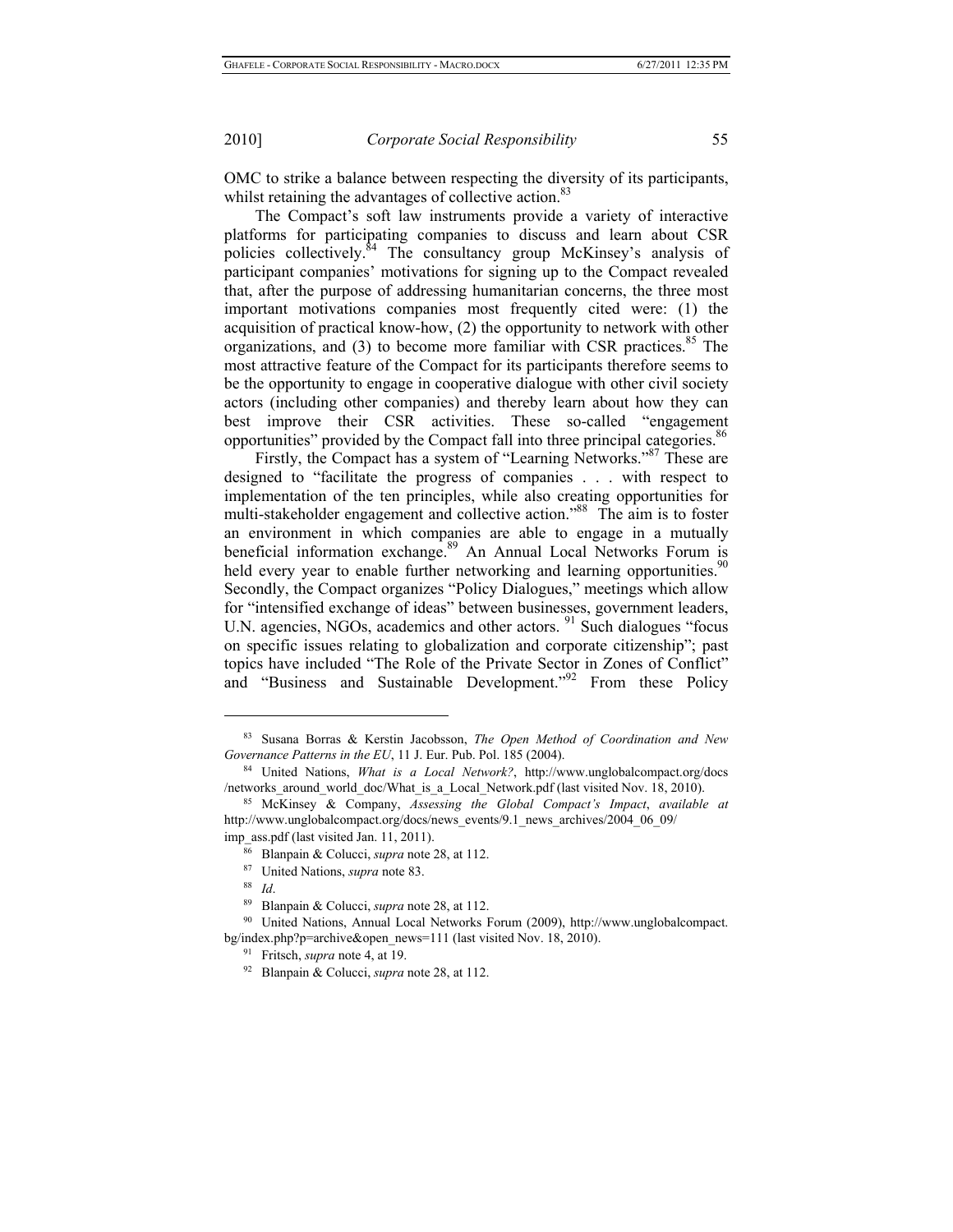Dialogues, case studies of successful best practices can be sent to the Global Compact Office. 93 Finally, the Compact uses its website as repository of information.94 In addition to providing their mandatory annual "Communication on Progress," companies can also submit "case stories" detailing specific actions they have taken to further their CSR commitments.<sup>95</sup> There is a large public relations incentive for companies to deliver a detailed account of the improvements they have been making in their CSR practices; the Compact's "Notable Program" rewards outstanding Communications on Progress by publishing them in a special section on its website.<sup>96</sup>

The principle advantage presented by the learning environment fostered through soft law mechanisms is that it provides scope for the "precision" score of the norms generated to be progressively increased as detailed, universally agreed upon norms and standards of practice are generated by the participants. $9'$  In this regard, the Compact may again be compared with the OMC governance system, for which "[t]he objective is not to prescribe uniform rules," but to organize "a learning process in order to promote the exchange of experiences and best practices."<sup>98</sup> The creation of any detailed best practices would almost certainly be impossible to achieve through a hard law initiative, given the reluctance of companies to bind themselves to precise legal obligations.

As companies progressively acquire experience in the field of CSR and disseminate this information through the channels that the Compact has put in place, ideas, and standards evolve. As internationally-renowned political scientist Ann Florini notes with respect to the Compact, "[t]he dispute over exactly what . . . standards should be - and who should decide - has just begun."<sup>99</sup> Corporate strategies, structures, and production processes are subject to constant and fast-paced change; it therefore makes sense to have a malleable, adaptable body of knowledge which can be added to as new norms are generated, rather than a rigid system of legally binding legislation.100 The latter system would quickly become obsolete as the

<sup>93</sup> Fritsch, *supra* note 4, at 19. 94 United Nations, *Progress & Disclosure*, http://unglobalcompact.org/COP/case\_search .html (last visited Nov. 18, 2010). 95 *Id*. 96 *Id*.; United Nations, *supra* note 79; United Nations, *supra* note 82; United Nations,

*Notable Communications on Progress*, http://www.unglobalcompact.org/COP/notable\_cops

<sup>&</sup>lt;sup>97</sup> Hassel, *supra* note 39, at 246. *98* Sabrina Regent, *The Open Method of Coordination: A New Supranational Form of <sup>98</sup> Sabrina Regent, <i>The Open Method of Coordination: A New Supranational Form of Governance?*, 9 EUR. L. J. 190, 191 (Apr. 2003).<br><sup>99</sup> Florini, *supra* note 6.<br><sup>100</sup> John Gerard Ruggie, *The Global Compact as a Learning Network*, 7 JOURNAL OF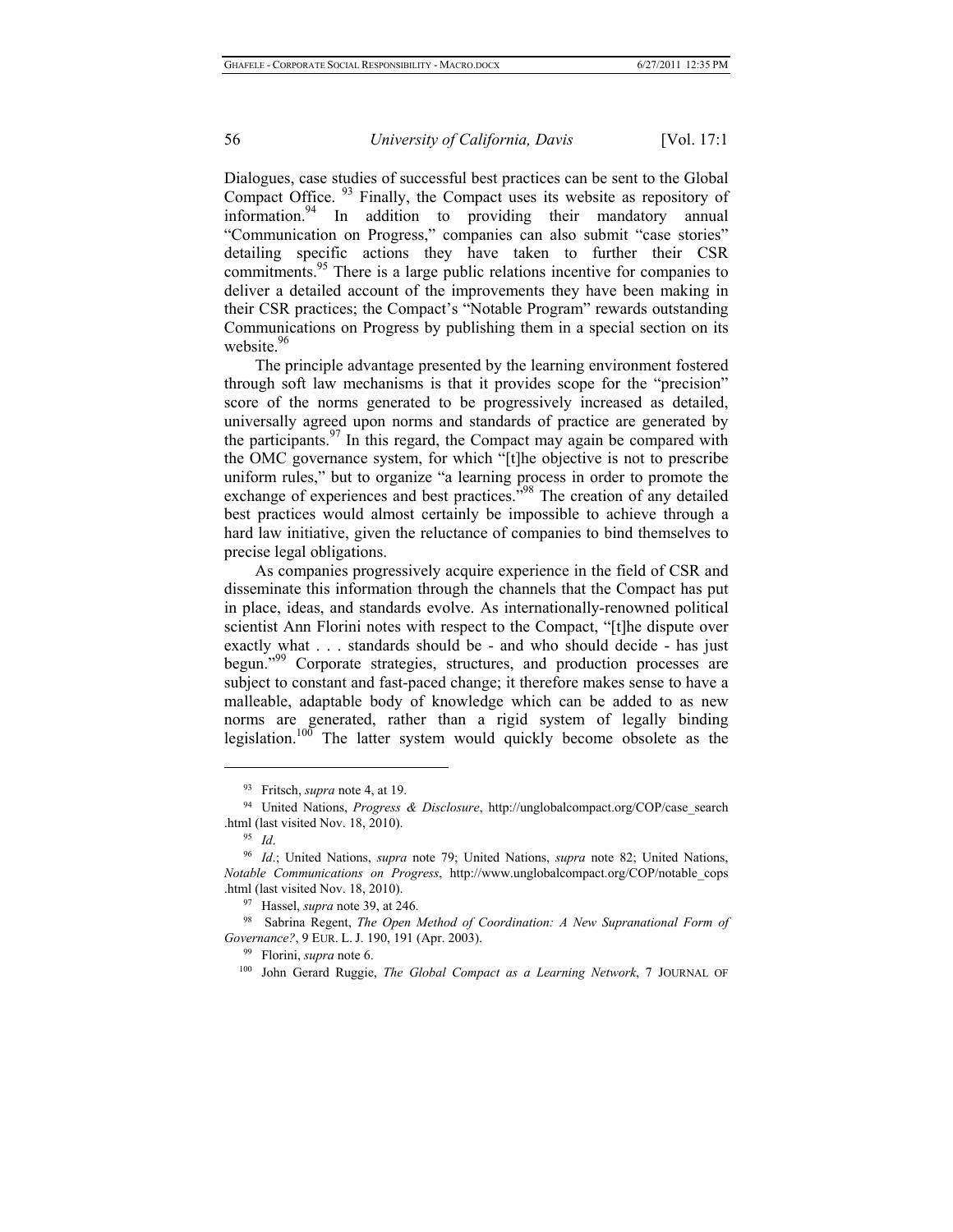principles it espoused became dated and redundant. The same philosophy lies behind the Vienna Convention for the Protection of the Ozone Layer, the framework accompanying the 1987 Montreal Protocol which was commonly recognized as one of the most successful international agreements in recent history.<sup>101</sup> The obligations within the Convention were set out in imprecise terms to begin with, allowing "flexibility and protection for states to work out problems over time through negotiations shaped by normative guidelines, rather than constrained by precise rules."102 Similarly, the flexible nature of the General Agreement on Tariffs and Trade has been praised, given the difficulty in imposing precise *a priori* rules considering the "realities of incomplete information about future economic shocks."<sup>103</sup> The Compact therefore adopts the more realistic strategy of attempting to generate consensus around initially vague but progressively more precise soft law norms.

As multi-stakeholder dialogue continues to become more sophisticated and as managers become more aware of the needs of their constituencies, the hope is that different, industry-specific behavioral norms will emerge in a "bottom-up" fashion<sup>104</sup> and will become embedded within the culture of that particular industry and that a "plethora of voluntarist initiatives [will] converge over time on a shared understanding."<sup>105</sup> Importantly, the norms generated through such a process will enjoy a great deal of legitimacy and could eventually harden into more formal legal codes.<sup>106</sup> Take the EITI initiative discussed earlier in this article- the voluntary standards it set for companies very recently been used as the template on which binding legislation in the United States is now based.<sup>107</sup> This year's much-publicized Dodd-Frank financial reform legislation<sup>108</sup> contains a rule, based on EITI

 $\overline{\phantom{a}}$ 

- 
- 
- 

http://banking.senate.gov/public/\_files/070110\_Dodd\_Frank\_Wall\_Street\_Reform\_comprehen

CORPORATE CITIZENSHIP 371 (2001). 101 Daniel C. Esty, *Beyond Kyoto: Learning From the Montreal Protocol, in* ARCHITECTURES FOR AGREEMENT: ADDRESSING GLOBAL CLIMATE CHANGE IN THE POST-KYOTO WORLD 260 (Joseph E. Aldy & Robert N. Stavins eds., Cambridge University Press 2007). 102 Abbott & Snidal, *supra* note 16, at 443. 103 Judith Goldstein and Lisa L. Martin, *Legalisation, Trade, Liberalisation and Domestic* 

*Politics: A Cautionary Note*, 54 INT'L ORG. 603, 604 (2000).<br><sup>104</sup> Therien & Pouliot, *supra* note 44, at 57.<br><sup>105</sup> Hassel, *supra* note 39, at 232.<br><sup>106</sup> Ruggie, *supra* note 91, at 372.<br><sup>107</sup> Michael Peel, *New law wil* 16, 2010), *available at* http://search.ft.com/search?queryText='will+force+US-listed+ companies+to+publish+details+of+taxes,+royalties+and+other+fees+they+pay+in+the+countr ies+where+they+operate (last visited Jan. 11, 2011).<br><sup>108</sup> For more information, see page 15 of the brief summary of the Dodd-Frank Act by

United States Senate Committee on Banking, Housing and Urban Affairs, *available at*: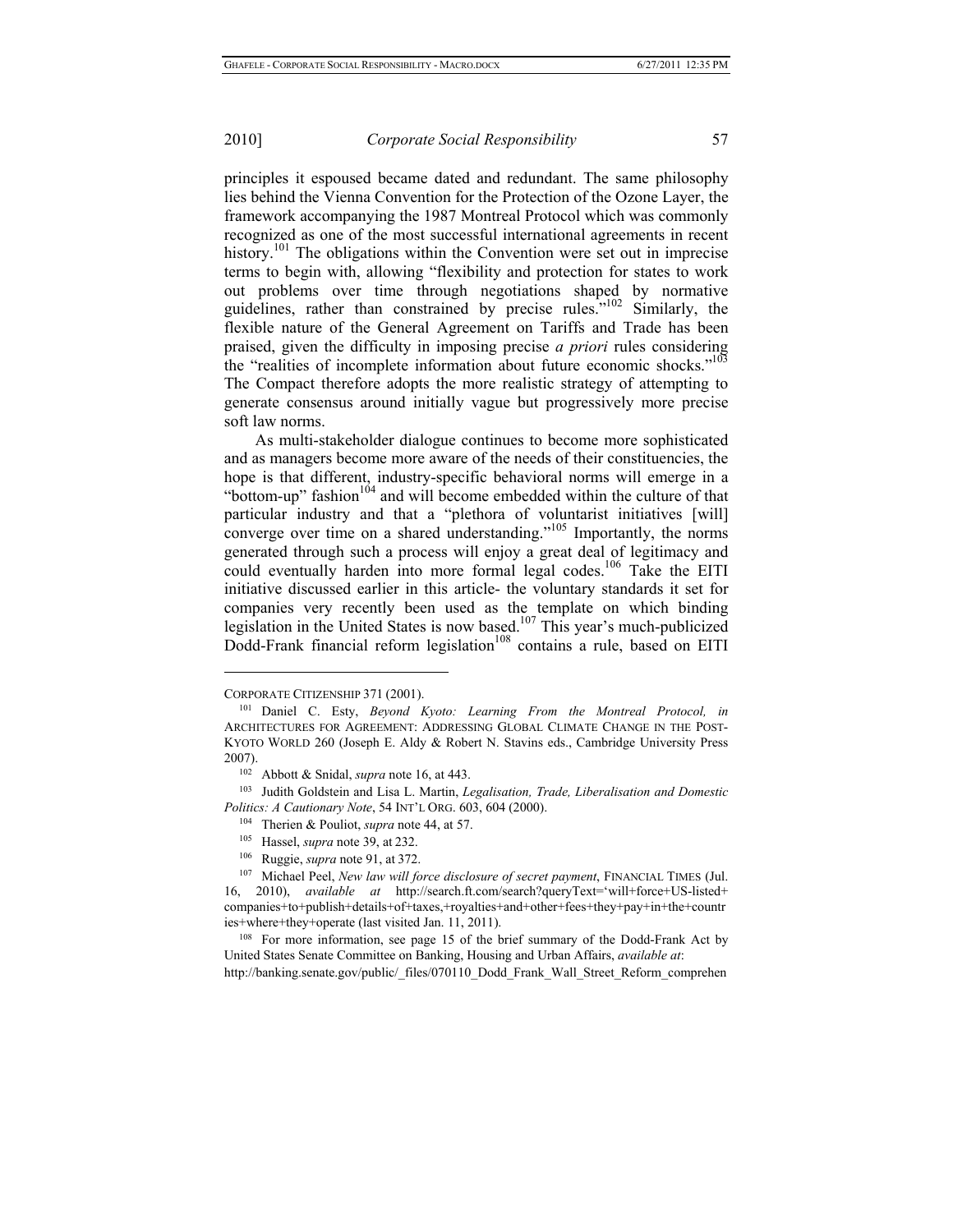voluntary principles, which "will force US-listed companies to publish details of taxes, royalties and other fees they pay in the countries where they operate."109 This is a perfect example of how harder forms of regulation can evolve from voluntary standards initiatives like the EITI and the Compact.

The Compact's norms on the "precision" scale have moved, therefore, from an initial position where it was extremely difficult to identify what conduct did or did not constitute compliance with Compact principles, given their vagueness and the initial lack of guidelines, to a position where detailed standards have developed in a number of different fields.<sup>110</sup> We therefore argue that the evolution of these non-binding norms shifts them from a low to a moderate "precision" score.

#### *C. Delegation*

As we noted earlier, the "delegation" dimension may be subdivided into two components. It refers firstly to the degree to which third parties have been delegated the responsibilities of interpreting, implementing, and applying the rules. It refers secondly to the degree to which such parties have been delegated the responsibility for resolving disputes.

The Compact delegates very little dispute resolution authority to third parties. The only mechanism that even approaches such a delegation is the option for the Compact to initiate legal proceedings against a company in the event of a misuse of its name of logo.<sup>111</sup> Moreover, this provision is articulated in extremely vague terms.<sup>112</sup> As a result, it is difficult to give the Compact's norms anything other than a very low score for the first component of the "delegation" dimension.

On the second component, however, the Compact's the norms score higher. This "rule-making and implementation" component consists of a sliding scale running from softest forms of legalization that constitute "negotiations forums" to the hardest forms which consist of "binding regulations" with "centralized enforcement."113 We argue that the external "engagement opportunities" provided by the Compact are no longer mere "negotiations forums," but have evolved into providing "coordination standards" (in the middle of the sliding scale) to companies in the form of best practices.<sup>114</sup> Additionally, we have shown that in carrying out their

sive\_summary\_Final.pdf (last visited Jan. 11, 2011).<br><sup>109</sup> Michael Peel, *supra* note 106.<br><sup>110</sup> Blanpain & Colucci, *supra* note 28, at 112.<br><sup>111</sup> GLOBAL COMPACT, *Global Compact Logo Policy*, http://www.unglobalcompact.o AboutTheGC/Global\_Compact\_Logo/index.html (last visited Nov. 16, 2010). 112 *Id.* 113 Abbott & Snidal, *supra* note 16, at 416. 114 *Id*.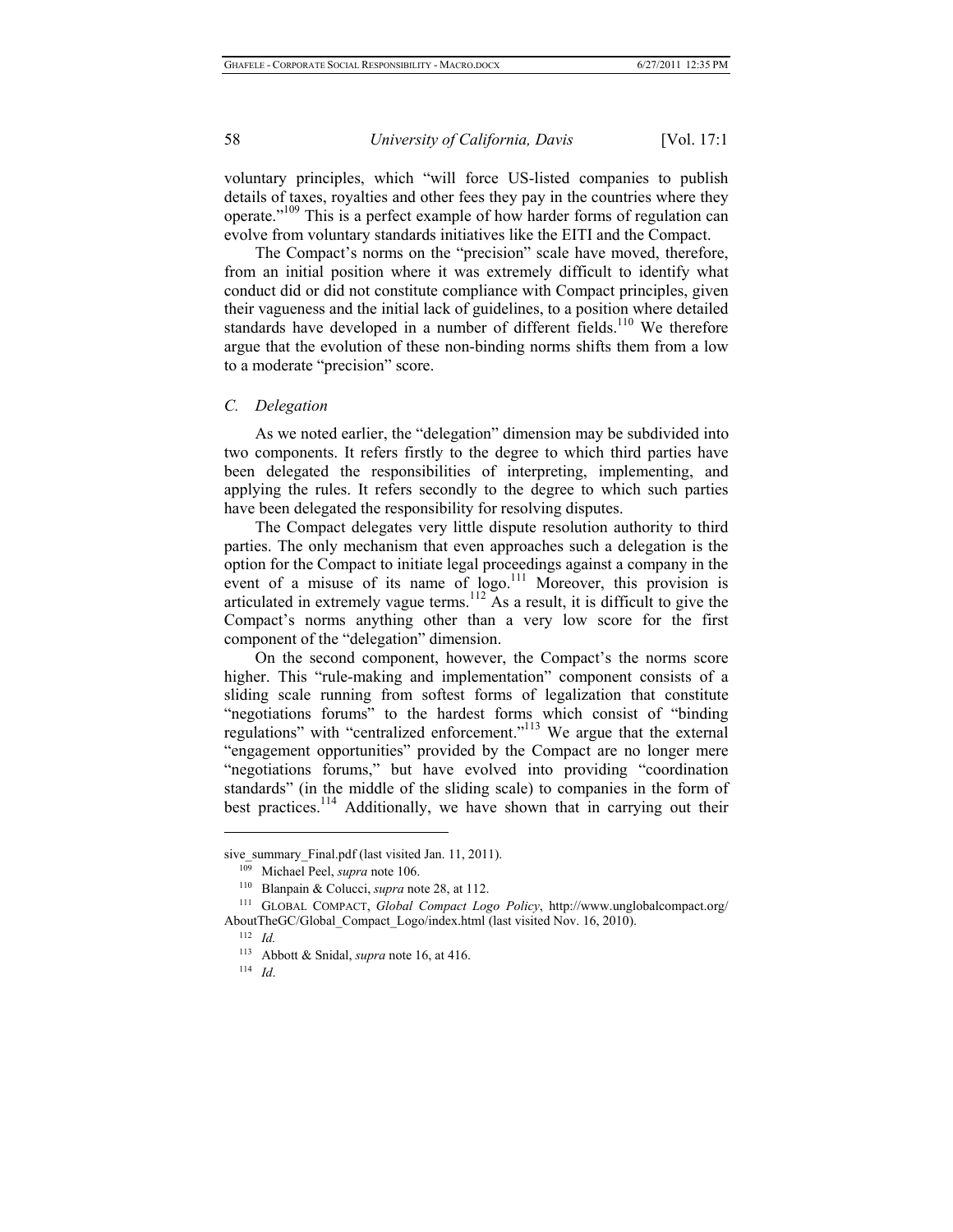"naming and shaming" function, advocacy networks such as NGOs and the media have been delegated a role of "monitoring and publicity" (also positioned in the middle of the scale) to ensure corporate compliance with the Compact's ten principles.

In this context, it is important to highlight the value of the "spotlight effect," in keeping Compact participants honest.115 Keck and Sikkink note that, once companies have publicly committed themselves to the ten principles, advocacy networks can use their position and command of information "to expose the distance between discourse and practice."<sup>116</sup> Such groups will not accept participants' "Communications on Progress" at face value; they will scrutinize them and apply severe pressure in the event that a high profile company fails to live up to its commitments.<sup>117</sup> Despite its voluntary status, the Compact is able to rely on watchdog organizations such as Corpwatch and Dissident Voice to employ the naming and shaming strategies we have already referred to.<sup>118</sup> For example, the online publication *Multinational Monitor* publishes a notorious annual list of the ten worst companies in that year.<sup>119</sup> Appearing on that list is a public relations nightmare for any company and something to be avoided at all costs. Overall, therefore, we argue that the Compact has moved from a low to a slightly more moderate "delegation" score*.*

#### **CONCLUSION**

As we have endeavored to illustrate, clear benefits exist in starting an international regulatory mechanism at the softer end of the legalization spectrum. Once a broad participation base has been secured and the norms generated have become widely accepted and legitimized, the initiative can then shift up the legalization spectrum without overly alienating its participants. Critics who scoff at the Compact's "soft" initial approach and argue that harder law mechanisms should have been imposed from the outset seem to ignore the harsh truth that companies simply would not agree to be bound like this. Nor would there have been any opportunity for the Compact's norms to have been developed and refined to the degree of precision that they have been. It is likely, therefore, that the Compact would have failed at the first hurdle.

<sup>115</sup> William H. Meyer & Boyka Stefanova, *Human Rights, the U.N. Global Compact, and*  Global Governance, 34 CORNELL INT'L L.J. 501, 504 (2001).<br><sup>116</sup> Keck & Sikkink, *supra* note 49, at 97-98.<br><sup>117</sup> Id.<br><sup>118</sup> Winston, *supra* note 1, at 77.<br><sup>118</sup> See, e.g., Robert Weissman, *The System Implodes: The 10 Wor* 

*available at* http://multinationalmonitor.org/mm2008/112008/weissman.html (last visited Nov. 16, 2010).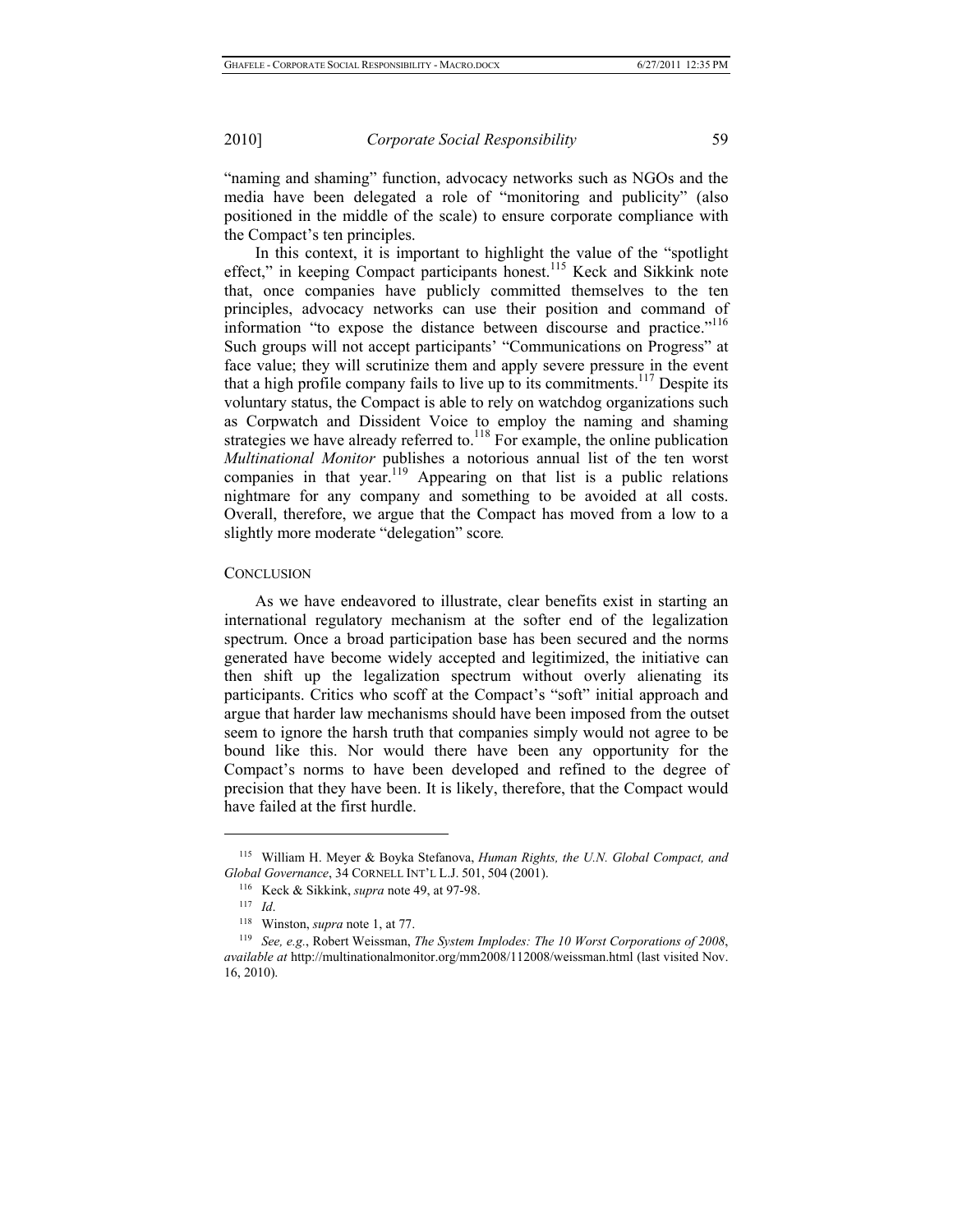The Compact at its inception can be likened to a mountain biker at the start of his or her journey. The gears on the bike represent the legalization spectrum; first gear is prototypical soft law and sixth gear is prototypical hard law. Mountain bikers cannot start their journey in sixth gear; there is insufficient momentum to propel them forward, so they make little or no progress. A far more effective technique is to move up steadily through the gears as progressively more momentum is generated. In gradually hardening its regulations as participation in the initiative increased and as precise norms developed, this is precisely what the Compact's strategy has accomplished. It has shifted from an extremely soft initial position on all three scales- obligation, precision and delegation- to a more moderate stance that provides the most effective means of attaining its objectives. Its strategy is an instructive template to other soft law initiatives, and can be summarized in the diagram below:

## **COMPACT'S INITIAL POSITION:**

#### **Low Obligation**

- Reliance on reputational sanctions for enforcement

- Greater participation in initiative

#### **Low Precision**

- Increased autonomy of participants boosts participation - Less rigidity facilitates development of norms through learning forums

#### **Low Delegation**

- Less risk of alienation due to strict enforcement (boosts participation) - Preservation of autonomy for those regulated

#### **COMPACT'S CURRENT POSITION:**

**Moderate Obligation** - Increased direct enforceability through legal sanctions

#### **Moderate Precision**

- Increased clarity of objectives and commitments - More effective implementation of principles

Low / Moderate Delegation - Increased ability of third party to enforce disputes

Ghafele and Mercer, 2010

We are certainly not holding up soft law as the ideal means to ensure effective collective action on CSR- its limitations have been well articulated by critics and have also been raised in this article. Detailed research is necessary to explore the extent to which soft law initiatives such as the Compact have actually succeeded in changing the day-to-day operating practices of the companies regulated, beyond the rhetoric of annual company reports. In a perfect world, businesses would be legally bound to engage in ethically sound practices from the outset. However, this article does attempt to temper the criticism of soft law by making the case for its immense value